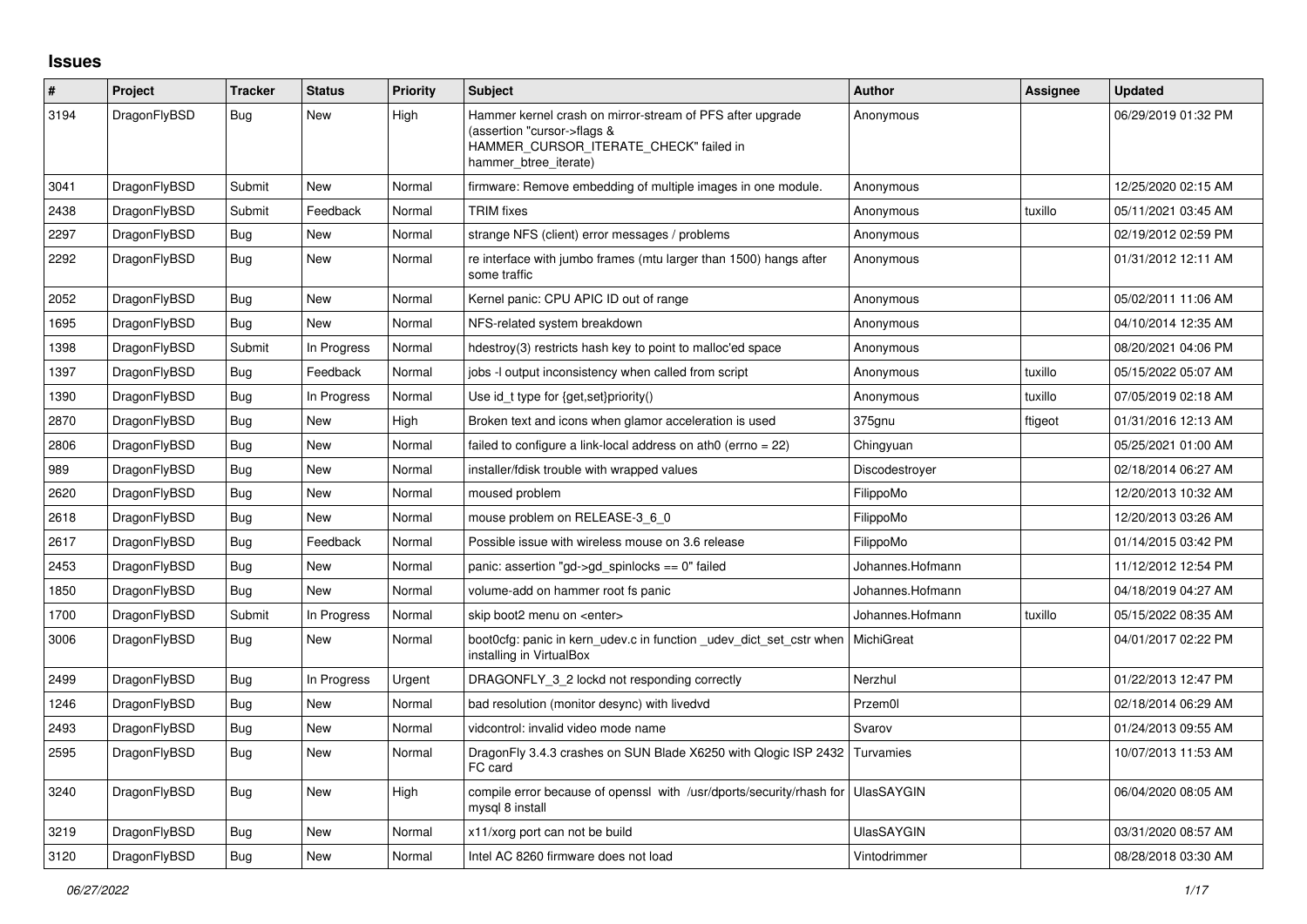| $\pmb{\#}$ | Project      | <b>Tracker</b> | <b>Status</b> | <b>Priority</b> | Subject                                                                                                                      | Author             | <b>Assignee</b> | <b>Updated</b>      |
|------------|--------------|----------------|---------------|-----------------|------------------------------------------------------------------------------------------------------------------------------|--------------------|-----------------|---------------------|
| 2852       | DragonFlyBSD | Bug            | New           | Normal          | Hammer File System - hangs on undo during system boot / mount -<br>will not recover on DragonFlyBSD newer than 3.6.0         | abale              |                 | 05/11/2021 04:07 AM |
| 1941       | DragonFlyBSD | <b>Bug</b>     | <b>New</b>    | Normal          | wlan config crash                                                                                                            | abandon.every.hope |                 | 12/24/2010 07:54 PM |
| 2250       | DragonFlyBSD | Bug            | New           | Normal          | Kernel panic                                                                                                                 | adamk              |                 | 11/23/2018 01:10 AM |
| 3301       | DragonFlyBSD | Bug            | <b>New</b>    | Normal          | Gkrellm from the packages is not showing logged in users in main<br>window, logged in users always $== 0$                    | adrian             |                 | 01/08/2022 04:24 AM |
| 3300       | DragonFlyBSD | Bug            | New           | Normal          | Running Xvnc from TigerVNC package through the INETD daemon<br>in TCP WAIT mode fails hard                                   | adrian             |                 | 01/08/2022 04:25 AM |
| 3299       | DragonFlyBSD | Bug            | In Progress   | Normal          | DragonFlyBSD reports utterly wrong uptime (most of the time, right<br>after booting in)                                      | adrian             |                 | 11/11/2021 01:43 PM |
| 2210       | DragonFlyBSD | <b>Bug</b>     | <b>New</b>    | Normal          | Bugtracker cannot assign default project for new users                                                                       | ahuete.devel       |                 | 11/17/2011 11:30 AM |
| 1824       | DragonFlyBSD | Bug            | Feedback      | Normal          | kernel panic, x86, 2.7.3.859.ge5104                                                                                          | akirchhoff135014   |                 | 03/10/2013 07:49 AM |
| 1921       | DragonFlyBSD | Bug            | In Progress   | Normal          | we miss mlockall                                                                                                             | alexh              | tuxillo         | 06/18/2022 04:08 AM |
| 1714       | DragonFlyBSD | <b>Bug</b>     | New           | Low             | hwpmc                                                                                                                        | alexh              | swildner        | 08/18/2012 02:03 PM |
| 2520       | DragonFlyBSD | Bug            | New           | Normal          | panic: assertion "IS_SERIALIZED((ifp->if_serializer))" failed in<br>if_default_serialize_assert at /usr/src/sys/net/if.c:437 | ano                |                 | 03/09/2013 12:14 AM |
| 2329       | DragonFlyBSD | Bug            | <b>New</b>    | Normal          | ibm x3550 & acpi                                                                                                             | ano                |                 | 06/03/2014 11:37 AM |
| 3278       | DragonFlyBSD | Bug            | New           | Normal          | Second screen image is distorted                                                                                             | arcade@b1t.name    |                 | 07/10/2021 03:36 AM |
| 3209       | DragonFlyBSD | Bug            | New           | Normal          | svc has some minor bugs                                                                                                      | arcade@b1t.name    |                 | 10/24/2019 09:08 AM |
| 3311       | DragonFlyBSD | Bug            | New           | Low             | TrueCrypt support may cause kernel crash                                                                                     | arcade@b1t.name    |                 | 04/29/2022 06:19 AM |
| 2882       | DragonFlyBSD | <b>Bug</b>     | <b>New</b>    | Low             | bridge sends packets from individual interfaces                                                                              | arcade@b1t.name    |                 | 01/09/2016 12:43 PM |
| 2878       | DragonFlyBSD | Bug            | New           | Low             | [fix] CCVER problem when using clang and cpu extensions<br>(intrinsics)                                                      | arcade@b1t.name    |                 | 06/24/2016 04:25 AM |
| 2877       | DragonFlyBSD | Bug            | <b>New</b>    | Low             | sed fails when working with UTF-8 locale and non-UTF symbols                                                                 | arcade@b1t.name    |                 | 12/30/2015 11:20 AM |
| 1148       | DragonFlyBSD | Bug            | In Progress   | Low             | BCM4311 wireless network adapter detected but not functional                                                                 | archimedes.gaviola |                 | 05/11/2021 04:00 AM |
| 2107       | DragonFlyBSD | Bug            | New           | Normal          | 2.10.1 sata dvd drive issue                                                                                                  | ausppc             |                 | 07/31/2011 08:41 PM |
| 331        | DragonFlyBSD | <b>Bug</b>     | In Progress   | Normal          | ftpsesame (aka Bridging S01E03)                                                                                              | bastyaelvtars      |                 | 03/09/2013 12:28 PM |
| 3132       | DragonFlyBSD | Bug            | <b>New</b>    | Low             | unifdef mined                                                                                                                | bcallah            |                 | 04/26/2018 08:34 PM |
| 1718       | DragonFlyBSD | <b>Bug</b>     | Feedback      | Normal          | IDE disk drive not detected by x86 64 2.6.1 Live CD                                                                          | bcox               |                 | 11/27/2021 08:25 AM |
| 3284       | DragonFlyBSD | Bug            | New           | Normal          | Wrong towlower() result for U+038A                                                                                           | bhaible            |                 | 07/10/2021 03:34 AM |
| 3283       | DragonFlyBSD | <b>Bug</b>     | <b>New</b>    | Normal          | mknodat() cannot create FIFOs                                                                                                | bhaible            |                 | 07/10/2021 03:34 AM |
| 3282       | DragonFlyBSD | <b>Bug</b>     | New           | Normal          | unexpected errno value from fopen()                                                                                          | bhaible            |                 | 07/10/2021 03:34 AM |
| 3281       | DragonFlyBSD | <b>Bug</b>     | New           | Normal          | Crash after leaving unattended for a while                                                                                   | bhaible            |                 | 07/10/2021 03:32 AM |
| 1882       | DragonFlyBSD | Bug            | New           | Low             | Idea for handling new USB vendor/device codes                                                                                | bmk                |                 | 10/20/2010 12:15 PM |
| 3110       | DragonFlyBSD | Bug            | New           | Normal          | crash with ipfw3 under load                                                                                                  | bnegre82           |                 | 12/09/2017 06:22 AM |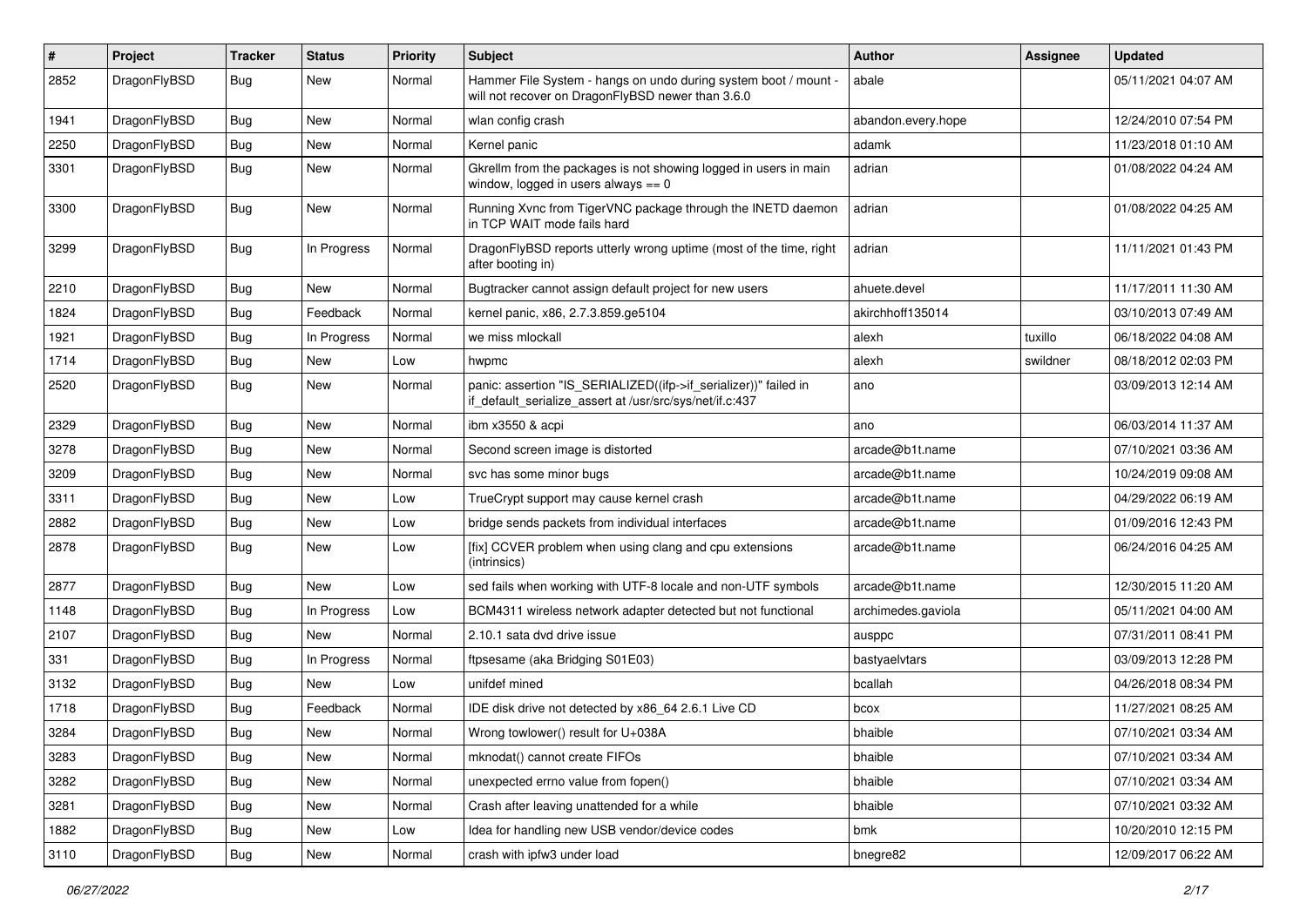| $\sharp$ | Project      | <b>Tracker</b> | <b>Status</b> | <b>Priority</b> | Subject                                                                                                       | Author     | Assignee | <b>Updated</b>      |
|----------|--------------|----------------|---------------|-----------------|---------------------------------------------------------------------------------------------------------------|------------|----------|---------------------|
| 3101     | DragonFlyBSD | <b>Bug</b>     | New           | Low             | PFI CGI install not working in dragonflybsd 5.0.1 USB install                                                 | bnegre82   |          | 05/11/2021 04:14 AM |
| 1594     | DragonFlyBSD | <b>Bug</b>     | <b>New</b>    | Normal          | Kernel panic during boot from Live CD on Dell E6400                                                           | bodie      |          | 05/11/2021 03:54 AM |
| 1521     | DragonFlyBSD | <b>Bug</b>     | Feedback      | Normal          | amd64 2.4 livecd won't mount root at boot                                                                     | bolapara   |          | 01/28/2018 03:45 AM |
| 2115     | DragonFlyBSD | <b>Bug</b>     | New           | Normal          | [msk] system freeze after receive some paquet                                                                 | bsdsx      |          | 08/22/2011 10:22 AM |
| 725      | DragonFlyBSD | <b>Bug</b>     | In Progress   | Low             | 'make distribution' fails w/'ro' /usr/obj                                                                     | c.turner   |          | 03/09/2013 01:01 PM |
| 2319     | DragonFlyBSD | <b>Bug</b>     | <b>New</b>    | Normal          | crypt/passwd forward compat                                                                                   | c.turner1  |          | 02/28/2012 12:39 PM |
| 2265     | DragonFlyBSD | <b>Bug</b>     | New           | Normal          | mbsrtowcs does not properly handle invalid mbstate t in ps                                                    | c.turner1  | swildner | 01/10/2012 07:56 PM |
| 1618     | DragonFlyBSD | <b>Bug</b>     | Feedback      | Normal          | collision for 'struct pmap' when using RPC and <sys user.h=""></sys>                                          | carenas    |          | 05/11/2021 04:05 AM |
| 3143     | DragonFlyBSD | <b>Bug</b>     | <b>New</b>    | Normal          | assertion "0" failed in hammer2 inode xop chain sync                                                          | cbin       |          | 07/18/2018 12:50 PM |
| 2859     | DragonFlyBSD | <b>Bug</b>     | New           | Low             | Installer configuration menu always highlights "Select timezone", no<br>matter which step was last completed. | cgag       |          | 12/02/2015 01:54 PM |
| 2858     | DragonFlyBSD | Bug            | New           | Low             | Installer "Local or UTC" question should have "No" selected by<br>default.                                    | cgag       |          | 12/02/2015 01:18 PM |
| 3139     | DragonFlyBSD | <b>Bug</b>     | New           | Normal          | USB Mouse Does Not Work in DragonflyBSD guest on VirtualBox                                                   | chiguy1256 |          | 06/24/2018 10:14 PM |
| 3280     | DragonFlyBSD | <b>Bug</b>     | New           | Normal          | KMS console and i915(4) not working in 6.0                                                                    | cmusser    |          | 07/10/2021 03:35 AM |
| 2735     | DragonFlyBSD | <b>Bug</b>     | <b>New</b>    | Urgent          | iwn panics SYSSASSERT                                                                                         | cnb        |          | 05/11/2021 03:55 AM |
| 2736     | DragonFlyBSD | <b>Bug</b>     | New           | High            | kernel panics on acpi_timer_probe function                                                                    | cnb        |          | 05/11/2021 03:55 AM |
| 1481     | DragonFlyBSD | <b>Bug</b>     | Feedback      | Normal          | panic: assertion: kva_p(buf) in soopt_from_kbuf (after ipfw pipe<br>show, 2.2.1-R)                            | combiner   |          | 05/11/2021 04:01 AM |
| 1198     | DragonFlyBSD | <b>Bug</b>     | <b>New</b>    | High            | DDB loops panic in db_read_bytes                                                                              | corecode   | tuxillo  | 05/11/2021 03:51 AM |
| 1587     | DragonFlyBSD | <b>Bug</b>     | Feedback      | Normal          | can't gdb across fork                                                                                         | corecode   | tuxillo  | 05/11/2021 03:54 AM |
| 1584     | DragonFlyBSD | <b>Bug</b>     | In Progress   | Normal          | can't use ssh from jail: debug1: read_passphrase: can't open<br>/dev/tty: Device busy                         | corecode   | tuxillo  | 05/11/2021 03:53 AM |
| 1583     | DragonFlyBSD | Bug            | In Progress   | Normal          | panic: assertion: cursor->trans->sync_lock_refs > 0 in<br>hammer_recover_cursor                               | corecode   | tuxillo  | 05/11/2021 03:53 AM |
| 1556     | DragonFlyBSD | <b>Bug</b>     | <b>New</b>    | Normal          | many processes stuck in "hmrrcm", system unusable                                                             | corecode   | tuxillo  | 05/11/2021 03:52 AM |
| 1547     | DragonFlyBSD | <b>Bug</b>     | In Progress   | Normal          | disklabel64 automatic sizing                                                                                  | corecode   | tuxillo  | 05/11/2021 03:52 AM |
| 1528     | DragonFlyBSD | <b>Bug</b>     | In Progress   | Normal          | ktrace does not show proper return values for pipe(2)                                                         | corecode   | tuxillo  | 05/11/2021 03:52 AM |
| 1475     | DragonFlyBSD | Bug            | In Progress   | Normal          | kernel blocks with low memory and syscons setting a high res mode<br>/ scrollback                             | corecode   | tuxillo  | 05/11/2021 03:52 AM |
| 1474     | DragonFlyBSD | Bug            | New           | Normal          | ithread 1 unexpectedly rescheduled                                                                            | corecode   | tuxillo  | 05/11/2021 03:52 AM |
| 1469     | DragonFlyBSD | Bug            | In Progress   | Normal          | Hammer history security concern                                                                               | corecode   | tuxillo  | 05/11/2021 03:52 AM |
| 1442     | DragonFlyBSD | <b>Bug</b>     | New           | Normal          | blocking SIGSEGV and triggering a segment violation produces an<br>all CPU consuming process                  | corecode   | tuxillo  | 05/11/2021 03:52 AM |
| 1440     | DragonFlyBSD | <b>Bug</b>     | New           | Normal          | ptrace/gdb doesn't work after process blocks SIGTRAP                                                          | corecode   | tuxillo  | 05/11/2021 03:52 AM |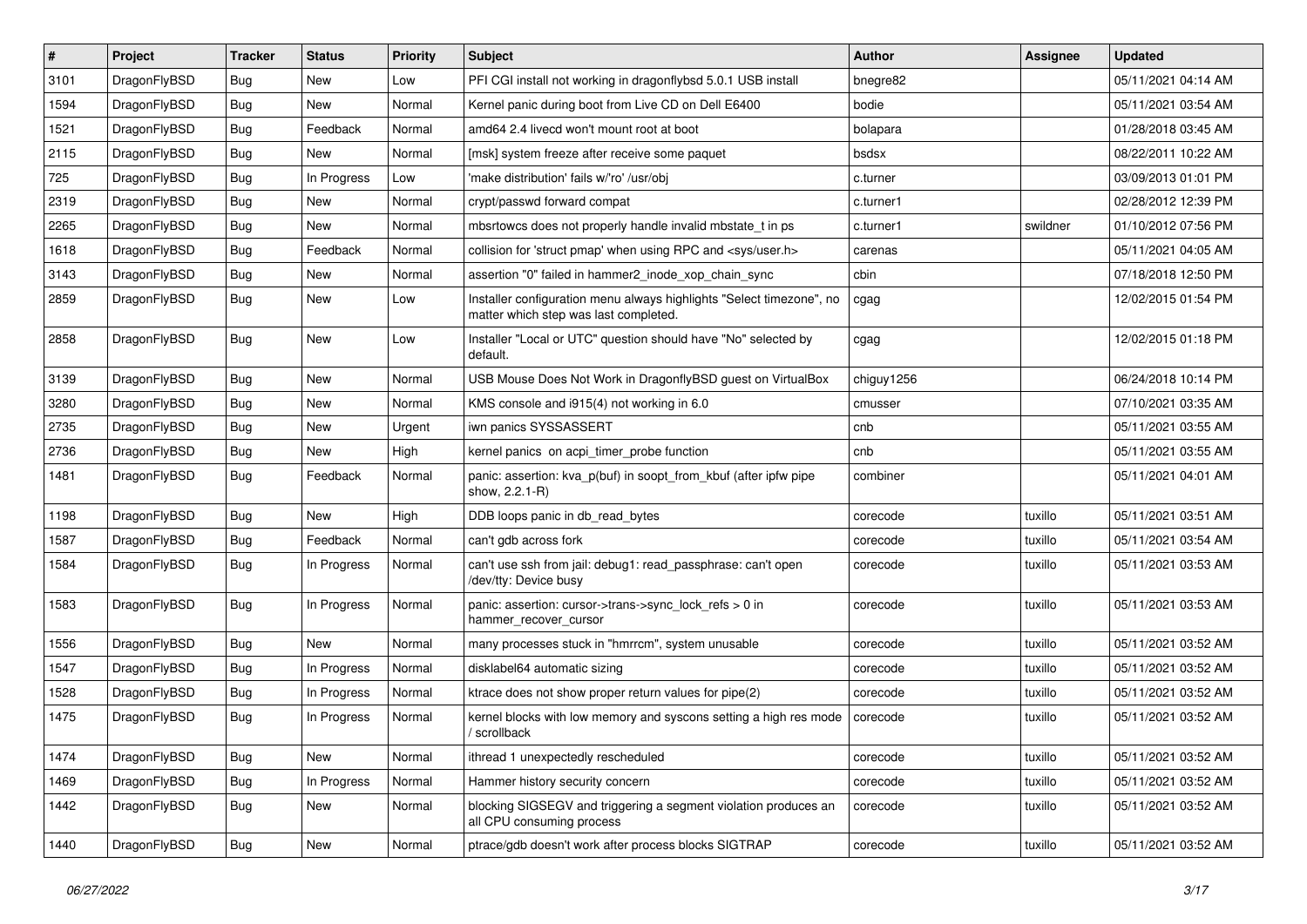| $\pmb{\#}$ | Project      | <b>Tracker</b> | <b>Status</b> | Priority | Subject                                                                                                | <b>Author</b> | <b>Assignee</b> | <b>Updated</b>      |
|------------|--------------|----------------|---------------|----------|--------------------------------------------------------------------------------------------------------|---------------|-----------------|---------------------|
| 1307       | DragonFlyBSD | Bug            | In Progress   | Normal   | hammer tid -2 shows unexpected result                                                                  | corecode      |                 | 10/18/2016 05:29 PM |
| 1287       | DragonFlyBSD | Bug            | Feedback      | Normal   | altg configuration doesn't work                                                                        | corecode      | tuxillo         | 05/11/2021 03:51 AM |
| 1030       | DragonFlyBSD | Bug            | In Progress   | Normal   | msdosfs umount panic                                                                                   | corecode      | tuxillo         | 05/11/2021 03:51 AM |
| 911        | DragonFlyBSD | Bug            | Feedback      | Normal   | kldload/kernel linker can exceed malloc reserve and panic system                                       | corecode      | tuxillo         | 05/11/2021 03:51 AM |
| 901        | DragonFlyBSD | Bug            | Feedback      | Normal   | route show needs to get data from all cpus                                                             | corecode      | tuxillo         | 05/11/2021 03:50 AM |
| 847        | DragonFlyBSD | <b>Bug</b>     | Feedback      | Normal   | processes getting stuck on mount point                                                                 | corecode      | tuxillo         | 05/11/2021 03:50 AM |
| 781        | DragonFlyBSD | Bug            | In Progress   | Normal   | fdisk uses wrong geometry on usb flash drives                                                          | corecode      | tuxillo         | 05/11/2021 03:50 AM |
| 742        | DragonFlyBSD | Bug            | In Progress   | Normal   | umount problems with multiple mounts                                                                   | corecode      | tuxillo         | 06/25/2022 04:02 AM |
| 731        | DragonFlyBSD | Bug            | <b>New</b>    | Normal   | system freeze on "slice too large"                                                                     | corecode      | tuxillo         | 06/25/2022 04:01 AM |
| 341        | DragonFlyBSD | Bug            | <b>New</b>    | Normal   | Vinum erroneously repors devices as busy                                                               | corecode      | swildner        | 01/21/2012 04:50 AM |
| 1538       | DragonFlyBSD | Bug            | <b>New</b>    | Low      | mountroot should probe file systems                                                                    | corecode      | alexh           | 11/24/2010 06:35 PM |
| 2687       | DragonFlyBSD | Bug            | <b>New</b>    | Normal   | natacontrol software RAID in installer                                                                 | csmelosky     |                 | 06/22/2014 12:03 PM |
| 3243       | DragonFlyBSD | Bug            | <b>New</b>    | Normal   | SMART status not reported properly for SSD disks                                                       | daftaupe      |                 | 09/09/2020 11:03 PM |
| 3227       | DragonFlyBSD | Submit         | New           | Normal   | Add HAMMER2 instructions in the installation medium README                                             | daftaupe      |                 | 03/26/2020 03:34 PM |
| 3145       | DragonFlyBSD | Submit         | In Progress   | Normal   | Update libelf to FreeBSD 12 current and build as base library usable<br>by ports                       | davshao       | tuxillo         | 08/20/2021 03:58 PM |
| 3031       | DragonFlyBSD | Submit         | In Progress   | Normal   | Update drm/radeon to Linux 4.7.10 as much as possible                                                  | davshao       | ftigeot         | 08/19/2021 12:33 PM |
| 2994       | DragonFlyBSD | Bug            | <b>New</b>    | Normal   | Intermittent boot hangs after git: hammer - HAMMER Version 7                                           | davshao       |                 | 03/30/2017 02:06 PM |
| 2835       | DragonFlyBSD | Bug            | New           | Normal   | /usr/include/c++/5.0/bits/c++locale.h likes<br>POSIX_C_SOURCE>=200809                                  | davshao       |                 | 11/18/2015 03:40 AM |
| 2688       | DragonFlyBSD | Bug            | New           | Normal   | 67613368bdda7 Fix wrong checks for U4B presence Asrock Z77M<br>difficulty detecting USB keyboard       | davshao       |                 | 06/28/2014 07:08 PM |
| 2652       | DragonFlyBSD | Bug            | <b>New</b>    | Normal   | 189a0ff3761b47  ix: Implement MSI-X support locks up Lenovo<br>S10 Intel Atom n270                     | davshao       |                 | 05/14/2014 01:55 AM |
| 2414       | DragonFlyBSD | Bug            | In Progress   | Normal   | Lenovo S10 acpi freeze (not new)                                                                       | davshao       |                 | 05/11/2021 04:13 AM |
| 3076       | DragonFlyBSD | Bug            | <b>New</b>    | Normal   | sys/dev/netif/ig_hal/e1000_ich8lan.c:1594: sanity checking mixup?                                      | dcb           |                 | 10/11/2017 01:58 AM |
| 3025       | DragonFlyBSD | Bug            | <b>New</b>    | Normal   | sys/dev/powermng/powernow/powernow.c:284: bad comparison?                                              | dcb           |                 | 09/23/2017 07:45 AM |
| 3022       | DragonFlyBSD | Bug            | <b>New</b>    | Normal   | sys/dev/netif/ath/ath/if ath.c:2142: strange bitmask?                                                  | dcb           |                 | 04/11/2017 11:49 AM |
| 3021       | DragonFlyBSD | Bug            | In Progress   | Normal   | sys/dev/drm/i915/i915_gem_stolen.c:115]: (error) Signed integer<br>overflow for expression '65535<<20' | dcb           |                 | 04/11/2017 12:46 PM |
| 3018       | DragonFlyBSD | <b>Bug</b>     | New           | Normal   | sys/bus/u4b/wlan/if_run.c:5464]: (style) Redundant condition                                           | dcb           |                 | 04/11/2017 11:26 AM |
| 3011       | DragonFlyBSD | <b>Bug</b>     | In Progress   | Normal   | dragonfly/sys/dev/netif/re/re.c: suspicious code?                                                      | dcb           |                 | 07/29/2017 01:26 AM |
| 3024       | DragonFlyBSD | <b>Bug</b>     | New           | Low      | sys/dev/netif/wi/if_wi.c:1090]: (style) Redundant condition                                            | dcb           |                 | 04/11/2017 11:56 AM |
| 2717       | DragonFlyBSD | Submit         | Feedback      | Normal   | Out of range numeric handling                                                                          | dclink        | tuxillo         | 05/11/2021 04:08 AM |
| 2790       | DragonFlyBSD | Submit         | New           | Low      | filedesc softrefs increment code factoring                                                             | dclink        |                 | 02/21/2015 04:00 AM |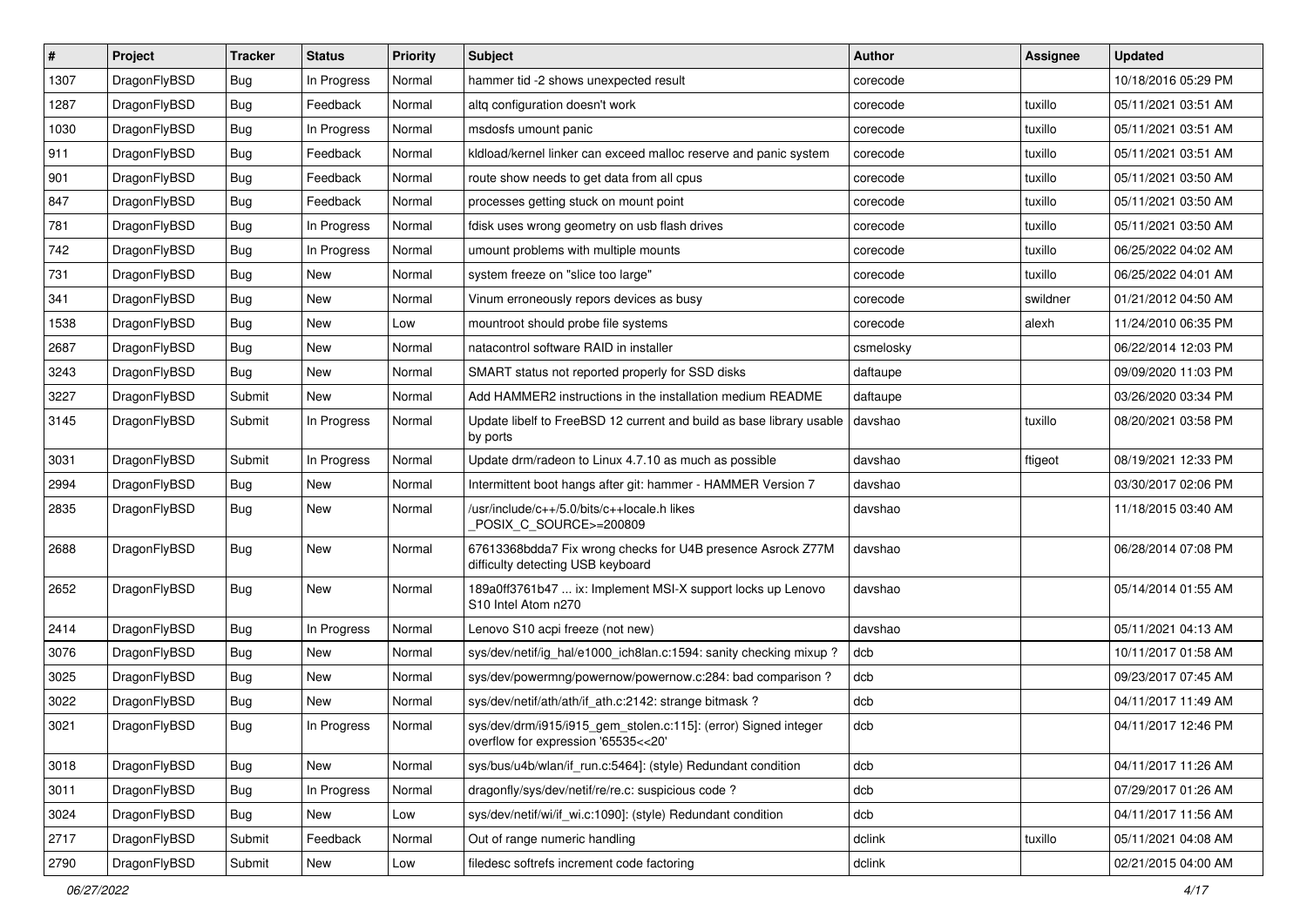| $\vert$ # | Project      | <b>Tracker</b> | <b>Status</b> | <b>Priority</b> | <b>Subject</b>                                                                                                                                            | <b>Author</b> | <b>Assignee</b> | <b>Updated</b>      |
|-----------|--------------|----------------|---------------|-----------------|-----------------------------------------------------------------------------------------------------------------------------------------------------------|---------------|-----------------|---------------------|
| 2721      | DragonFlyBSD | Submit         | Feedback      | Low             | Some few zalloc calls to objcache ones replacements                                                                                                       | dclink        | tuxillo         | 05/11/2021 04:08 AM |
| 3154      | DragonFlyBSD | Submit         | <b>New</b>    | Normal          | Update serial handling in bootloader                                                                                                                      | ddegroot      | dillon          | 11/06/2018 11:21 PM |
| 3147      | DragonFlyBSD | Submit         | <b>New</b>    | Normal          | Enable headless installation                                                                                                                              | ddegroot      |                 | 10/09/2018 01:25 PM |
| 2708      | DragonFlyBSD | Bug            | <b>New</b>    | Normal          | unable to send TCP nor UDP on age(4) interface                                                                                                            | dermiste      |                 | 05/11/2021 03:54 AM |
| 1774      | DragonFlyBSD | <b>Bug</b>     | <b>New</b>    | Normal          | New IP header cleanup branch available for testing                                                                                                        | dillon        |                 | 05/15/2022 10:59 AM |
| 1448      | DragonFlyBSD | Bug            | Feedback      | Normal          | panic: assertion: _tp->tt_msg->tt_cpuid == mycpuid in<br>tcp_callout_active tcp_output tcp_usr_send netmsg_pru_send<br>netmsg service tcpmsg service loop | dillon        |                 | 05/11/2021 04:00 AM |
| 1429      | DragonFlyBSD | <b>Bug</b>     | Feedback      | Normal          | vkernel bug - "mfree: m->m_nextpkt != NULL"                                                                                                               | dillon        |                 | 05/11/2021 04:00 AM |
| 1336      | DragonFlyBSD | <b>Bug</b>     | In Progress   | Normal          | Still looking for reports of missed directory entries w/ HAMMER                                                                                           | dillon        |                 | 05/11/2021 04:00 AM |
| 3117      | DragonFlyBSD | <b>Bug</b>     | New           | Normal          | Problem with colours if "intel" video-driver used                                                                                                         | dpostolov     |                 | 01/07/2018 11:35 PM |
| 3116      | DragonFlyBSD | Bug            | <b>New</b>    | Normal          | da0 detects on very big volume if to _remove_ usb install stick and<br>reboot on Intel NUC5PPYH                                                           | dpostolov     |                 | 01/07/2018 09:40 PM |
| 1877      | DragonFlyBSD | Bug            | New           | Normal          | Freeze during 1st hammer cleanup after new install                                                                                                        | elekktretterr |                 | 05/15/2022 11:43 AM |
| 1669      | DragonFlyBSD | Bug            | In Progress   | Normal          | Drive wont open using button                                                                                                                              | elekktretterr |                 | 02/29/2012 12:05 PM |
| 1668      | DragonFlyBSD | <b>Bug</b>     | Feedback      | Normal          | Power button not working                                                                                                                                  | elekktretterr |                 | 03/10/2013 06:22 AM |
| 1634      | DragonFlyBSD | <b>Bug</b>     | <b>New</b>    | Normal          | panic: spin lock: 0xe4ad1320, indefinitive wait!                                                                                                          | elekktretterr |                 | 01/19/2015 03:21 AM |
| 1613      | DragonFlyBSD | <b>Bug</b>     | Feedback      | Normal          | USB Keyboard not working on master                                                                                                                        | elekktretterr |                 | 05/11/2021 04:05 AM |
| 1463      | DragonFlyBSD | <b>Bug</b>     | <b>New</b>    | Normal          | Mountroot before drives are initialized                                                                                                                   | elekktretterr |                 | 12/07/2010 01:30 PM |
| 1456      | DragonFlyBSD | Bug            | Feedback      | Normal          | Microsoft wireless desktop problems                                                                                                                       | elekktretterr |                 | 01/15/2015 08:34 AM |
| 1454      | DragonFlyBSD | <b>Bug</b>     | Feedback      | Normal          | Unable to boot from external USB DVD drive                                                                                                                | elekktretterr |                 | 05/11/2021 04:01 AM |
| 1194      | DragonFlyBSD | <b>Bug</b>     | New           | Normal          | SCSI errors while trying to copy photos from my camera                                                                                                    | elekktretterr |                 | 01/14/2015 04:39 PM |
| 1181      | DragonFlyBSD | <b>Bug</b>     | In Progress   | Normal          | ACX111 panic                                                                                                                                              | elekktretterr |                 | 05/11/2021 04:00 AM |
| 1831      | DragonFlyBSD | <b>Bug</b>     | Feedback      | High            | HAMMER "malloc limit exceeded" panic                                                                                                                      | eocallaghan   | dillon          | 06/04/2022 04:38 AM |
| 2254      | DragonFlyBSD | Bug            | <b>New</b>    | Normal          | panic: assertion "ref < &td->td_toks_end" failed in lwkt_gettoken at<br>/usr/src/sys/kern/lwkt_token.c:588                                                | eocallaghan   |                 | 12/05/2011 10:21 PM |
| 2164      | DragonFlyBSD | Bug            | <b>New</b>    | Normal          | panic on reboot from usb.                                                                                                                                 | eocallaghan   |                 | 10/27/2011 09:29 AM |
| 2161      | DragonFlyBSD | Bug            | <b>New</b>    | Normal          | Outdated xorg.conf file gets installed into etc and screws up mouse                                                                                       | eocallaghan   |                 | 10/27/2011 01:51 PM |
| 2158      | DragonFlyBSD | <b>Bug</b>     | <b>New</b>    | Normal          | iwn panics with assertion on boot.                                                                                                                        | eocallaghan   |                 | 10/24/2011 04:13 PM |
| 1592      | DragonFlyBSD | <b>Bug</b>     | Feedback      | Normal          | AcpiOSUnmapMemory: Warning, deallocation did not track<br>allocation.                                                                                     | eocallaghan   |                 | 06/02/2014 07:45 AM |
| 1591      | DragonFlyBSD | <b>Bug</b>     | Feedback      | Normal          | Lenovo X301 hangs with AHCI Driver CMD TIMEOUT<br>STS=d0 <bsy></bsy>                                                                                      | eocallaghan   |                 | 05/11/2021 04:05 AM |
| 1947      | DragonFlyBSD | <b>Bug</b>     | New           | Low             | GA-880GM-UD2H (rev. 1.3) AHCI fails to detect disks at the end of<br>the RAID controller                                                                  | eocallaghan   |                 | 11/27/2021 08:46 AM |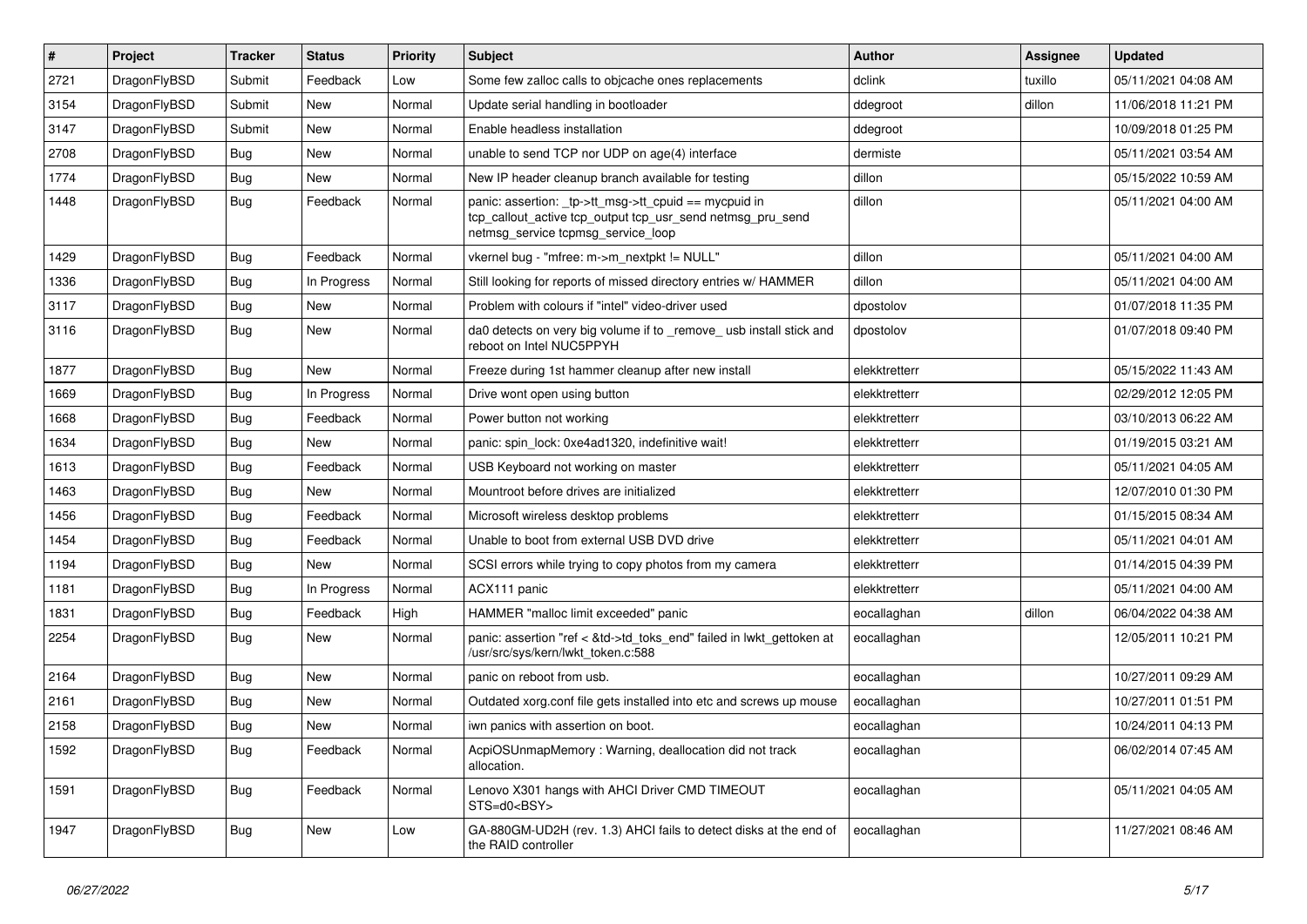| $\pmb{\#}$ | Project      | <b>Tracker</b> | <b>Status</b> | <b>Priority</b> | <b>Subject</b>                                                                          | Author    | Assignee  | <b>Updated</b>      |
|------------|--------------|----------------|---------------|-----------------|-----------------------------------------------------------------------------------------|-----------|-----------|---------------------|
| 2544       | DragonFlyBSD | Bug            | <b>New</b>    | Normal          | live DVD system boot (menu option 1) caused db> prompt on<br>PE1950                     | estrabd   |           | 05/11/2021 03:54 AM |
| 3276       | DragonFlyBSD | Submit         | New           | Normal          | Add option controlling whether gpt expand expands the last partition<br>(needs testing) | falsifian |           | 07/10/2021 03:35 AM |
| 2075       | DragonFlyBSD | Bug            | <b>New</b>    | Normal          | pflogd on x86_64                                                                        | fanch     |           | 05/16/2011 04:04 PM |
| 2657       | DragonFlyBSD | Bug            | New           | High            | Needs acl to migrate our servers                                                        | ferney    |           | 03/31/2014 11:37 AM |
| 2569       | DragonFlyBSD | Bug            | <b>New</b>    | Normal          | ctime NFS                                                                               | ferney    |           | 08/11/2013 04:35 AM |
| 1672       | DragonFlyBSD | <b>Bug</b>     | Feedback      | Normal          | panic (trap 12) around btree search() in 2.4.1-RELEASE                                  | floid     |           | 01/19/2015 03:36 AM |
| 979        | DragonFlyBSD | <b>Bug</b>     | Feedback      | Normal          | Failure-prone USB mass storage (SB600? msdosfs? CAM?)                                   | floid     |           | 01/15/2015 08:38 AM |
| 846        | DragonFlyBSD | Bug            | Feedback      | Normal          | USB bugs:usb mouse can't used!                                                          | frankning |           | 01/15/2015 08:36 AM |
| 1899       | DragonFlyBSD | <b>Bug</b>     | New           | Normal          | Keyboard doesn't work                                                                   | fransm    |           | 05/15/2022 03:32 PM |
| 2819       | DragonFlyBSD | Bug            | In Progress   | Normal          | Random micro system freezes after a week of uptime                                      | ftigeot   | dillon    | 08/16/2015 08:46 PM |
| 2803       | DragonFlyBSD | <b>Bug</b>     | New           | Normal          | HAMMER: Warning: UNDO area too small!                                                   | ftigeot   |           | 03/11/2015 03:42 PM |
| 2674       | DragonFlyBSD | <b>Bug</b>     | <b>New</b>    | Normal          | <b>GPT Support</b>                                                                      | ftigeot   |           | 12/28/2015 02:54 PM |
| 2619       | DragonFlyBSD | Bug            | <b>New</b>    | Normal          | Dragon Fly 3.6 can't be installed on a 6TB volume                                       | ftigeot   |           | 02/23/2014 11:55 PM |
| 2535       | DragonFlyBSD | <b>Bug</b>     | New           | Normal          | Imap processes apparentlt blocked on disk I/O                                           | ftigeot   |           | 04/02/2013 09:31 AM |
| 2416       | DragonFlyBSD | <b>Bug</b>     | New           | Normal          | .' entry can be removed on mounted nfs filesystem                                       | ftigeot   | tuxillo   | 06/03/2014 04:40 AM |
| 2122       | DragonFlyBSD | Submit         | New           | Normal          | [Review] Fixes to the VFS layer                                                         | ftigeot   |           | 05/31/2022 03:25 PM |
| 2051       | DragonFlyBSD | Bug            | New           | Normal          | No ipv6 lan route entry created on 2.10                                                 | ftigeot   |           | 04/21/2011 10:37 AM |
| 2037       | DragonFlyBSD | <b>Bug</b>     | Feedback      | Normal          | Panic Bad link elm while building packages                                              | ftigeot   | dillon    | 04/21/2011 07:20 AM |
| 1923       | DragonFlyBSD | <b>Bug</b>     | New           | Normal          | Abysmal NFS performance with IPv6                                                       | ftigeot   |           | 12/05/2010 09:34 PM |
| 1826       | DragonFlyBSD | <b>Bug</b>     | New           | Normal          | panic during boot: assertion so->so_port  in tcp_input                                  | ftigeot   |           | 05/15/2022 11:05 AM |
| 1818       | DragonFlyBSD | Bug            | New           | Normal          | panic: Bad tailq NEXT (kqueue issue ?)                                                  | ftigeot   |           | 05/15/2022 11:40 AM |
| 1593       | DragonFlyBSD | <b>Bug</b>     | Feedback      | Normal          | panic: assertion: ccb == ap->ap_err_ccb in ahci_put_err_ccb                             | ftigeot   | ftigeot   | 05/15/2022 05:09 AM |
| 2403       | DragonFlyBSD | Bug            | New           | Low             | newfs -E doesn't handle /dev/serno device names properly                                | ftigeot   |           | 08/17/2012 05:07 AM |
| 2577       | DragonFlyBSD | <b>Bug</b>     | New           | Normal          | virtio-blk iops performance is cpu limited on high end devices                          | gjs278    | vsrinivas | 08/01/2013 02:28 PM |
| 3165       | DragonFlyBSD | <b>Bug</b>     | <b>New</b>    | Normal          | Looping at boot time                                                                    | gop       |           | 12/28/2018 01:04 PM |
| 2094       | DragonFlyBSD | Bug            | New           | Normal          | Segfault when gdb printing backtrace from core dump                                     | greenrd   |           | 06/25/2011 04:14 PM |
| 2095       | DragonFlyBSD | <b>Bug</b>     | <b>New</b>    | Low             | Running installer post-install: Unsupported DFUI transport "                            | greenrd   |           | 06/26/2011 09:20 AM |
| 884        | DragonFlyBSD | <b>Bug</b>     | In Progress   | High            | Performance/memory problems under filesystem IO load                                    | hasso     |           | 05/11/2021 03:50 AM |
| 1563       | DragonFlyBSD | Bug            | Feedback      | Normal          | reset(1) doesn't reset terminal to the defaults                                         | hasso     |           | 03/10/2013 04:17 AM |
| 1525       | DragonFlyBSD | <b>Bug</b>     | New           | Normal          | boehm-gc problems                                                                       | hasso     |           | 10/13/2012 07:13 PM |
| 1502       | DragonFlyBSD | <b>Bug</b>     | In Progress   | Normal          | Lock while deleting files from nohistory HAMMER directories                             | hasso     |           | 03/10/2013 04:28 AM |
| 1486       | DragonFlyBSD | <b>Bug</b>     | Feedback      | Normal          | Interrupt storm related to SATA DVD device                                              | hasso     |           | 05/11/2021 04:01 AM |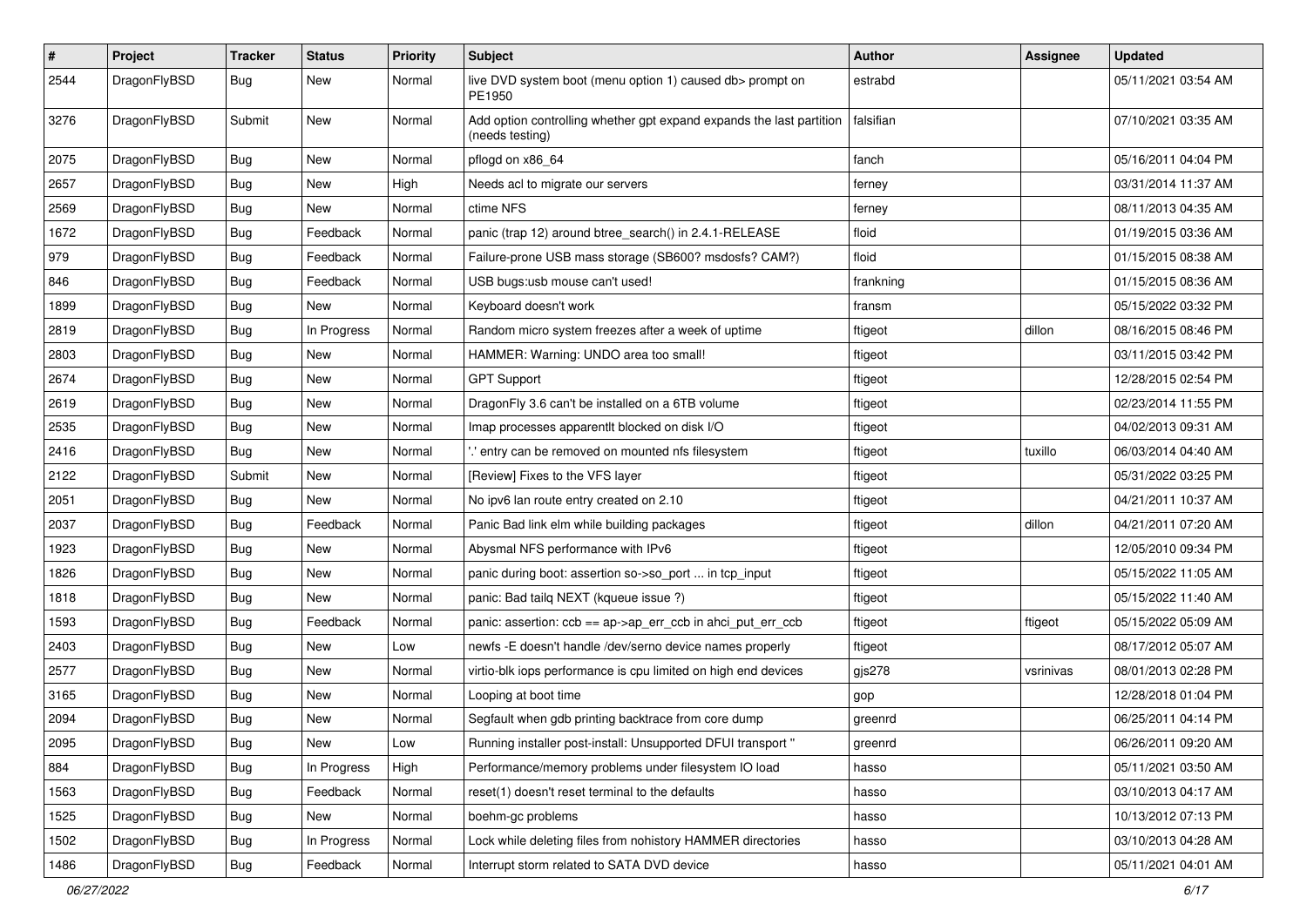| $\sharp$ | Project      | <b>Tracker</b> | <b>Status</b> | <b>Priority</b> | Subject                                                                                    | Author          | Assignee  | <b>Updated</b>      |
|----------|--------------|----------------|---------------|-----------------|--------------------------------------------------------------------------------------------|-----------------|-----------|---------------------|
| 1430     | DragonFlyBSD | <b>Bug</b>     | New           | Normal          | Buggy w(1)?                                                                                | hasso           | alexh     | 11/24/2010 08:09 AM |
| 1411     | DragonFlyBSD | Bug            | Feedback      | Normal          | Burning doesn't work with ahci(4)                                                          | hasso           | dillon    | 05/11/2021 04:00 AM |
| 1532     | DragonFlyBSD | <b>Bug</b>     | New           | Low             | jemalloc doesn't work on DragonFly                                                         | hasso           | sjg       | 08/02/2011 01:14 AM |
| 1428     | DragonFlyBSD | <b>Bug</b>     | Feedback      | Low             | POSIX.1e implementation is too old                                                         | hasso           | tuxillo   | 05/11/2021 04:00 AM |
| 1313     | DragonFlyBSD | Bug            | New           | Low             | Signal code in kernel needs major overhaul (signal queues,<br>si code, si addr)            | hasso           |           | 05/11/2021 04:00 AM |
| 2125     | DragonFlyBSD | Bug            | New           | Normal          | Weird garbage in dmesg                                                                     | herrgard        |           | 08/30/2011 08:04 PM |
| 2045     | DragonFlyBSD | <b>Bug</b>     | New           | Normal          | ral(4): Fatal trap 12: page fault while in kernel mode (two panics)                        | herrgard        |           | 11/03/2011 05:34 PM |
| 2680     | DragonFlyBSD | <b>Bug</b>     | New           | Low             | boot0cfg update makes box unbootable                                                       | herrgard        |           | 06/10/2014 06:02 AM |
| 1982     | DragonFlyBSD | Bug            | <b>New</b>    | Low             | There is no linuxulator on x86-64                                                          | herrgard        |           | 05/31/2022 02:25 PM |
| 3206     | DragonFlyBSD | Submit         | New           | Normal          | update psm/kbd to FreeBSD 12.0 code                                                        | htse            |           | 10/05/2019 03:49 PM |
| 3201     | DragonFlyBSD | Submit         | New           | Normal          | Fixes make search display                                                                  | htse            |           | 08/20/2021 04:02 PM |
| 3189     | DragonFlyBSD | Bug            | New           | Normal          | Allow DragonFly Mail Agent to accept an alternate config via<br>command line switch        | iang            |           | 08/16/2021 12:42 AM |
| 3029     | DragonFlyBSD | Bug            | New           | Normal          | Running DflyBSD 4.8 on FreeBSD bhyve as a guest                                            | iron            |           | 05/13/2022 04:33 AM |
| 2746     | DragonFlyBSD | <b>Bug</b>     | <b>New</b>    | Normal          | some fraction of xterms started from the xmonad window manager<br>get killed with SIGALRM  | isenmann        | profmakx  | 12/28/2014 02:51 AM |
| 2604     | DragonFlyBSD | <b>Bug</b>     | New           | Normal          | dell laptop does not boot with LATEST                                                      | isenmann        |           | 11/20/2013 02:07 AM |
| 2825     | DragonFlyBSD | <b>Bug</b>     | New           | High            | $3x$ dhclient = hanging system (objcache exhausted)                                        | jaccovonb       | sepherosa | 05/11/2021 03:55 AM |
| 3134     | DragonFlyBSD | <b>Bug</b>     | New           | Normal          | RFC 3021 (/31 networks) appear to be unsupported                                           | jailbird        |           | 05/16/2018 11:03 PM |
| 2369     | DragonFlyBSD | <b>Bug</b>     | New           | Normal          | panic: Bad link elm 0xffffffe07edf6068 next->prev != elm                                   | jaydg           |           | 08/15/2012 03:04 AM |
| 2353     | DragonFlyBSD | <b>Bug</b>     | In Progress   | Normal          | panic: assertion "gd->gd_spinlocks_wr == 0" failed in<br>bsd4_schedulerclock               | jaydg           | alexh     | 11/28/2012 01:57 AM |
| 2308     | DragonFlyBSD | <b>Bug</b>     | <b>New</b>    | Normal          | System freeze when unloading snd hda                                                       | jaydg           |           | 02/19/2012 07:15 AM |
| 2731     | DragonFlyBSD | <b>Bug</b>     | In Progress   | Normal          | Screen full of random colors when starting Xorg with Intel Haswell<br>HD Graphics P4600    | jkatzmaier      |           | 11/12/2014 04:08 PM |
| 3089     | DragonFlyBSD | <b>Bug</b>     | In Progress   | Normal          | vtnet(4) - disable TCP checksum offload by default                                         | jlane           | vadaszi   | 05/11/2021 04:14 AM |
| 2890     | DragonFlyBSD | <b>Bug</b>     | <b>New</b>    | Normal          | not able to boot usb installer on Toshiba Chromebook 2                                     | johnnywhishbone |           | 02/22/2016 03:42 AM |
| 2712     | DragonFlyBSD | <b>Bug</b>     | New           | Normal          | connect(2) returns EINVAL when retrying after ECONNREFUSED                                 | jorisgio        |           | 08/14/2014 05:31 PM |
| 2391     | DragonFlyBSD | <b>Bug</b>     | In Progress   | Normal          | System lock with ahci and acpi enabled on ATI RS690 chipset with<br>SMB600 sata controller | jorisgio        | vadaszi   | 06/03/2015 03:51 PM |
| 2568     | DragonFlyBSD | <b>Bug</b>     | New           | Normal          | AHCI panic                                                                                 | josepht         |           | 06/07/2013 05:52 PM |
| 2013     | DragonFlyBSD | <b>Bug</b>     | In Progress   | Normal          | oversized DMA request loop                                                                 | josepht         |           | 05/11/2021 04:06 AM |
| 1745     | DragonFlyBSD | <b>Bug</b>     | Feedback      | Normal          | kmalloc panic                                                                              | josepht         |           | 05/11/2021 04:05 AM |
| 1330     | DragonFlyBSD | <b>Bug</b>     | Feedback      | Normal          | Hammer, usb disk, SYNCHRONIZE CACHE failure                                                | josepht         |           | 06/02/2014 04:56 AM |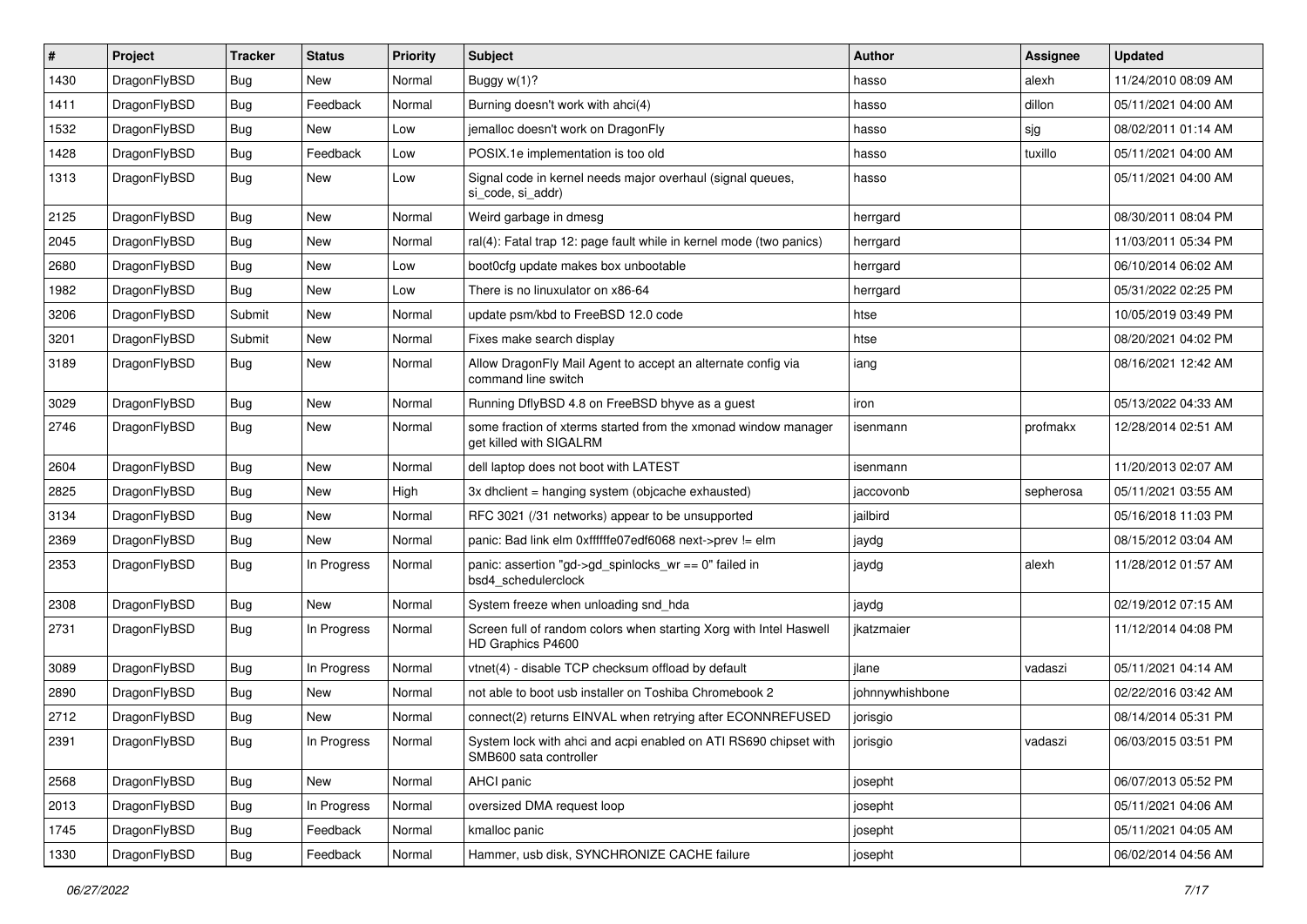| $\sharp$ | Project      | <b>Tracker</b> | <b>Status</b> | <b>Priority</b> | Subject                                                                                                    | Author        | Assignee  | <b>Updated</b>      |
|----------|--------------|----------------|---------------|-----------------|------------------------------------------------------------------------------------------------------------|---------------|-----------|---------------------|
| 1717     | DragonFlyBSD | <b>Bug</b>     | Feedback      | Normal          | HAMMER panic in hammer_cursor_down()                                                                       | josepht1      |           | 05/11/2021 04:05 AM |
| 2245     | DragonFlyBSD | <b>Bug</b>     | <b>New</b>    | Normal          | panic: assertion "ref < &td->td_toks_end" failed in lwkt_gettoken at<br>/usr/src/sys/kern/lwkt_token.c:588 | juanfra684    |           | 11/22/2011 07:41 PM |
| 2153     | DragonFlyBSD | <b>Bug</b>     | New           | Normal          | Too many unuseful warnings at boot                                                                         | juanfra684    |           | 10/18/2011 10:16 PM |
| 2444     | DragonFlyBSD | <b>Bug</b>     | <b>New</b>    | Normal          | Crash during Hammer overnight cleanup                                                                      | justin        |           | 11/04/2012 07:58 AM |
| 2090     | DragonFlyBSD | <b>Bug</b>     | Feedback      | Normal          | snd_hda does not support headphone automute                                                                | justin        |           | 03/29/2012 08:03 PM |
| 3228     | DragonFlyBSD | <b>Bug</b>     | <b>New</b>    | Low             | pfi_kif_unref: state refcount <= 0 in dmesg                                                                | justin        |           | 03/05/2021 06:39 AM |
| 385      | DragonFlyBSD | <b>Bug</b>     | Feedback      | Low             | Mail archive address removal                                                                               | justin        | justin    | 03/09/2013 11:24 AM |
| 2645     | DragonFlyBSD | <b>Bug</b>     | New           | Normal          | panic with dsched fq and ioprio                                                                            | jyoung15      |           | 02/20/2014 07:29 AM |
| 1727     | DragonFlyBSD | <b>Bug</b>     | Feedback      | Normal          | CD boot panic (2.6.1) (usb?)                                                                               | kiril         |           | 05/15/2022 05:10 AM |
| 2529     | DragonFlyBSD | <b>Bug</b>     | New           | Low             | Sundance network adapter is not detected and attached                                                      | kworr         |           | 03/25/2013 02:29 AM |
| 2421     | DragonFlyBSD | <b>Bug</b>     | New           | High            | Kernel panic: vm_fault: page 0xc0f70000 not busy!                                                          | lentferj      |           | 10/03/2012 08:16 AM |
| 2288     | DragonFlyBSD | <b>Bug</b>     | Feedback      | Normal          | Random IO performance loss introduced since January 1st                                                    | lentferj      |           | 01/23/2013 04:21 PM |
| 1939     | DragonFlyBSD | <b>Bug</b>     | <b>New</b>    | Normal          | Panic on nightly build and stress test box                                                                 | lentferj      |           | 12/18/2010 08:41 AM |
| 1916     | DragonFlyBSD | <b>Bug</b>     | New           | Normal          | Constant crashes on x86_64 with UFS                                                                        | lentferj      |           | 11/21/2010 07:40 PM |
| 2892     | DragonFlyBSD | <b>Bug</b>     | New           | Normal          | swap_pager:indefinite wait bufferf error                                                                   | lhmwzy        |           | 02/21/2016 10:32 PM |
| 3310     | DragonFlyBSD | <b>Bug</b>     | In Progress   | Normal          | NVMM+QEMU fail to boot with UEFI: Mem Assist Failed<br>[gpa=0xfffffff0]                                    | liweitianux   |           | 01/11/2022 03:22 PM |
| 3028     | DragonFlyBSD | <b>Bug</b>     | In Progress   | Normal          | installer: confusion of set/get disk encryption passphrase dialogs                                         | liweitianux   | tuxillo   | 06/03/2022 05:13 PM |
| 2917     | DragonFlyBSD | <b>Bug</b>     | New           | Normal          | da8: reading primary partition table: error accessing offset<br>000000000000 for 512                       | liweitianux   |           | 05/11/2021 08:43 PM |
| 2565     | DragonFlyBSD | <b>Bug</b>     | New           | Normal          | "ifconfig ix0 up" panic                                                                                    | Itpig402a     |           | 06/03/2013 05:46 AM |
| 2434     | DragonFlyBSD | <b>Bug</b>     | <b>New</b>    | Normal          | BTX Halted - Boot fails on USB/GUI                                                                         | lucmv         |           | 10/17/2012 08:12 PM |
| 2808     | DragonFlyBSD | <b>Bug</b>     | New           | Normal          | X freeze by switching between X and VT - results in black screen                                           | lukesky333    |           | 05/11/2021 03:55 AM |
| 2531     | DragonFlyBSD | <b>Bug</b>     | New           | Normal          | camcontrol fails to disable APM                                                                            | m.lombardi85  |           | 03/23/2013 12:28 PM |
| 2370     | DragonFlyBSD | <b>Bug</b>     | New           | Normal          | panic: ffs_valloc: dup alloc                                                                               | marino        | vsrinivas | 02/01/2013 09:28 AM |
| 2167     | DragonFlyBSD | <b>Bug</b>     | <b>New</b>    | Normal          | shutdown/reboot fails after uptime msg                                                                     | marino        |           | 11/28/2011 03:01 AM |
| 2092     | DragonFlyBSD | <b>Bug</b>     | New           | Normal          | Panic: Bad link elm 0x next->prev != elm                                                                   | masterblaster | dillon    | 12/04/2011 12:49 PM |
| 3035     | DragonFlyBSD | i Bug          | New           | Normal          | panic: assertion "cpu >= 0 && cpu < ncpus" failed in netisr_cpuport<br>at /usr/src/sys/net/netisr2.h:87    | masu          |           | 05/11/2017 01:24 AM |
| 2809     | DragonFlyBSD | <b>Bug</b>     | New           | Normal          | hammer mirror-stream                                                                                       | masu          |           | 04/10/2015 12:33 AM |
| 1860     | DragonFlyBSD | <b>Bug</b>     | Feedback      | Normal          | Panic while creating UFS fs on vn(4) for initrd                                                            | matthias      |           | 02/29/2012 07:16 AM |
| 2067     | DragonFlyBSD | <b>Bug</b>     | New           | Normal          | sound/pcm: "play interrupt timeout, channel dead"                                                          | matthiasr     |           | 05/11/2021 03:55 AM |
| 2598     | DragonFlyBSD | <b>Bug</b>     | New           | Normal          | i386 via USB Booting                                                                                       | mbzadegan     |           | 10/21/2013 02:28 AM |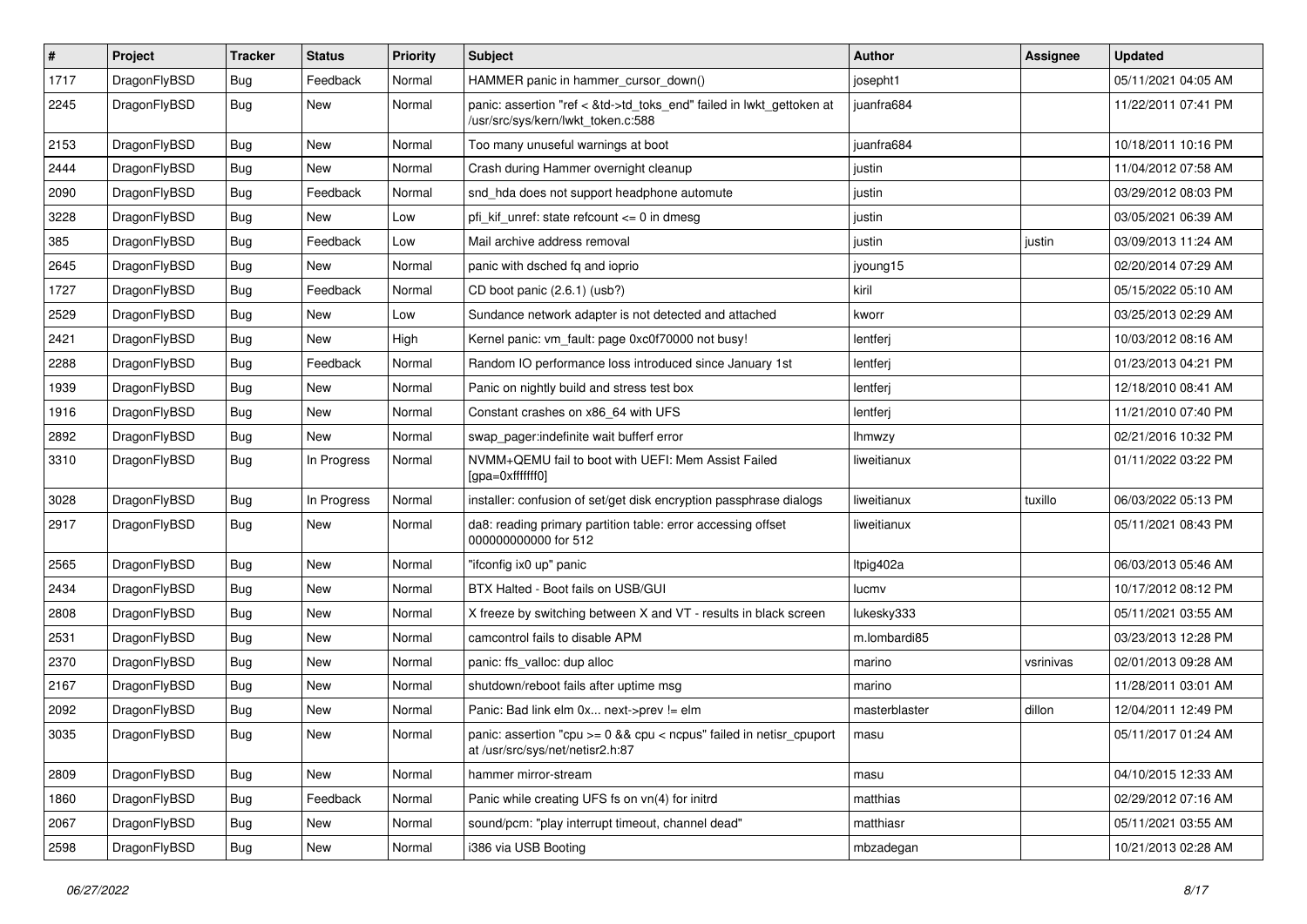| #    | Project      | <b>Tracker</b> | <b>Status</b> | <b>Priority</b> | Subject                                                                                                            | <b>Author</b>          | Assignee  | <b>Updated</b>      |
|------|--------------|----------------|---------------|-----------------|--------------------------------------------------------------------------------------------------------------------|------------------------|-----------|---------------------|
| 2644 | DragonFlyBSD | <b>Bug</b>     | Feedback      | Normal          | 3.6.0-REL trap 9 on boot                                                                                           | memmerto               |           | 11/27/2021 08:08 AM |
| 1293 | DragonFlyBSD | <b>Bug</b>     | <b>New</b>    | Normal          | 2.2.1-REL Installer Request                                                                                        | mk                     | tuxillo   | 05/11/2021 04:00 AM |
| 3111 | DragonFlyBSD | Bug            | In Progress   | High            | Mouse lags every second heavily under X11                                                                          | mneumann               |           | 12/12/2017 09:46 PM |
| 3317 | DragonFlyBSD | Bug            | In Progress   | Normal          | Network vtnet0 not working on Hetzner cloud                                                                        | mneumann               |           | 06/18/2022 03:55 AM |
| 3235 | DragonFlyBSD | Bug            | <b>New</b>    | Normal          | Kernel panic in devfs vnops.c                                                                                      | mneumann               |           | 04/28/2020 07:00 AM |
| 3222 | DragonFlyBSD | Bug            | New           | Normal          | gcc - undefined reference to '_atomic_load' (missing libatomic?)                                                   | mneumann               |           | 02/08/2020 02:45 AM |
| 2972 | DragonFlyBSD | Bug            | New           | Normal          | ipfw3 "deny to me" does not work correctly                                                                         | mneumann               |           | 12/27/2016 12:11 PM |
| 2881 | DragonFlyBSD | Bug            | <b>New</b>    | Normal          | Pulseaudio hangs/resets system when starting X11                                                                   | mneumann               |           | 01/09/2016 03:08 AM |
| 2788 | DragonFlyBSD | Bug            | New           | Normal          | ioctl GSLICEINFO: Not working for vnode slice                                                                      | mneumann               |           | 02/12/2015 07:49 AM |
| 3218 | DragonFlyBSD | Bug            | New           | Normal          | Kernel panics are not sent to comconsole when booted over EFI                                                      | mqudsi                 |           | 12/02/2019 08:52 PM |
| 168  | DragonFlyBSD | Bug            | In Progress   | Normal          | Livelocked limit engaged while trying to setup IPW wireless                                                        | mschacht               | sepherosa | 05/11/2021 04:05 AM |
| 1144 | DragonFlyBSD | Bug            | Feedback      | Normal          | Incorrect clock under KVM                                                                                          | msylvan                |           | 03/09/2013 01:17 PM |
| 679  | DragonFlyBSD | Bug            | New           | Low             | Netgraph backward compatibility for old *LEN constants                                                             | nant                   | nant      | 02/18/2014 05:45 AM |
| 2104 | DragonFlyBSD | Bug            | New           | Normal          | network configuration seg. fault on install CD                                                                     | navratil               |           | 07/26/2011 07:55 AM |
| 2958 | DragonFlyBSD | Bug            | Feedback      | Normal          | Hammer FS dies during pruning after massive write load                                                             | neilb                  |           | 10/11/2016 04:20 AM |
| 2957 | DragonFlyBSD | <b>Bug</b>     | Feedback      | Normal          | swapoff -a followed by swapon -a doesn't give your swap back                                                       | neilb                  |           | 10/09/2016 04:17 AM |
| 2098 | DragonFlyBSD | Submit         | New           | Normal          | [PATCH] correct ath man page example<br>(/usr/src/share/man/man4/ath.4)                                            | nobody                 |           | 11/15/2011 12:27 AM |
| 3215 | DragonFlyBSD | Bug            | New           | Normal          | Hang in todrain(3) after write(3)                                                                                  | noloader               |           | 11/25/2019 03:08 PM |
| 2622 | DragonFlyBSD | <b>Bug</b>     | New           | Normal          | VAIO FIT15E fn keys support                                                                                        | nonsolosoft            |           | 12/31/2013 01:31 AM |
| 2621 | DragonFlyBSD | <b>Bug</b>     | New           | Normal          | core dump using cdrom                                                                                              | nonsolosoft            |           | 12/27/2013 12:43 AM |
| 2412 | DragonFlyBSD | <b>Bug</b>     | <b>New</b>    | Normal          | wlan0 fails to get address via dhclient                                                                            | nonsolosoft            |           | 08/30/2012 05:55 AM |
| 2182 | DragonFlyBSD | Bug            | <b>New</b>    | Normal          | if_msk PHY FIFO underrun/overflow                                                                                  | nonsolosoft            |           | 09/03/2012 06:39 AM |
| 1193 | DragonFlyBSD | <b>Bug</b>     | New           | Normal          | kernel doesn't recognize cdrom drive                                                                               | nonsolosoft            |           | 01/25/2014 09:11 PM |
| 3052 | DragonFlyBSD | <b>Bug</b>     | New           | Normal          | panic DragonFly v4.8.1-RELEASE by mounting a malformed NTFS<br>image [64.000]                                      | open.source@ribose.com |           | 08/14/2017 03:22 AM |
| 3051 | DragonFlyBSD | Bug            | New           | Normal          | panic DragonFly v4.8.1-RELEASE by mounting a malformed NTFS<br>image [12.000]                                      | open.source@ribose.com |           | 08/14/2017 03:20 AM |
| 3049 | DragonFlyBSD | Bug            | New           | Normal          | panic DragonFly v4.8.1-RELEASE by mounting a malformed<br>msdosfs image [12.128]                                   | open.source@ribose.com |           | 08/14/2017 02:53 AM |
| 2802 | DragonFlyBSD | <b>Bug</b>     | <b>New</b>    | Normal          | USB Wifi urtwn0 crash from cd boot                                                                                 | opvalues               |           | 03/10/2015 01:07 AM |
| 2799 | DragonFlyBSD | <b>Bug</b>     | New           | Normal          | Fatal trap 12 caused by moused(8) -p /dev/cual0                                                                    | opvalues               |           | 03/04/2015 11:01 PM |
| 3152 | DragonFlyBSD | <b>Bug</b>     | Feedback      | Normal          | Console's size in ttyv0 and single user mode is sticking to 80x25,<br>while ttyv1 can make use of the whole screen | overtime               |           | 02/24/2019 01:08 AM |
| 3107 | DragonFlyBSD | Bug            | New           | Low             | ACPI interrupt storm when loading i915 on Lenovo T460                                                              | oyvinht                |           | 07/15/2020 07:01 AM |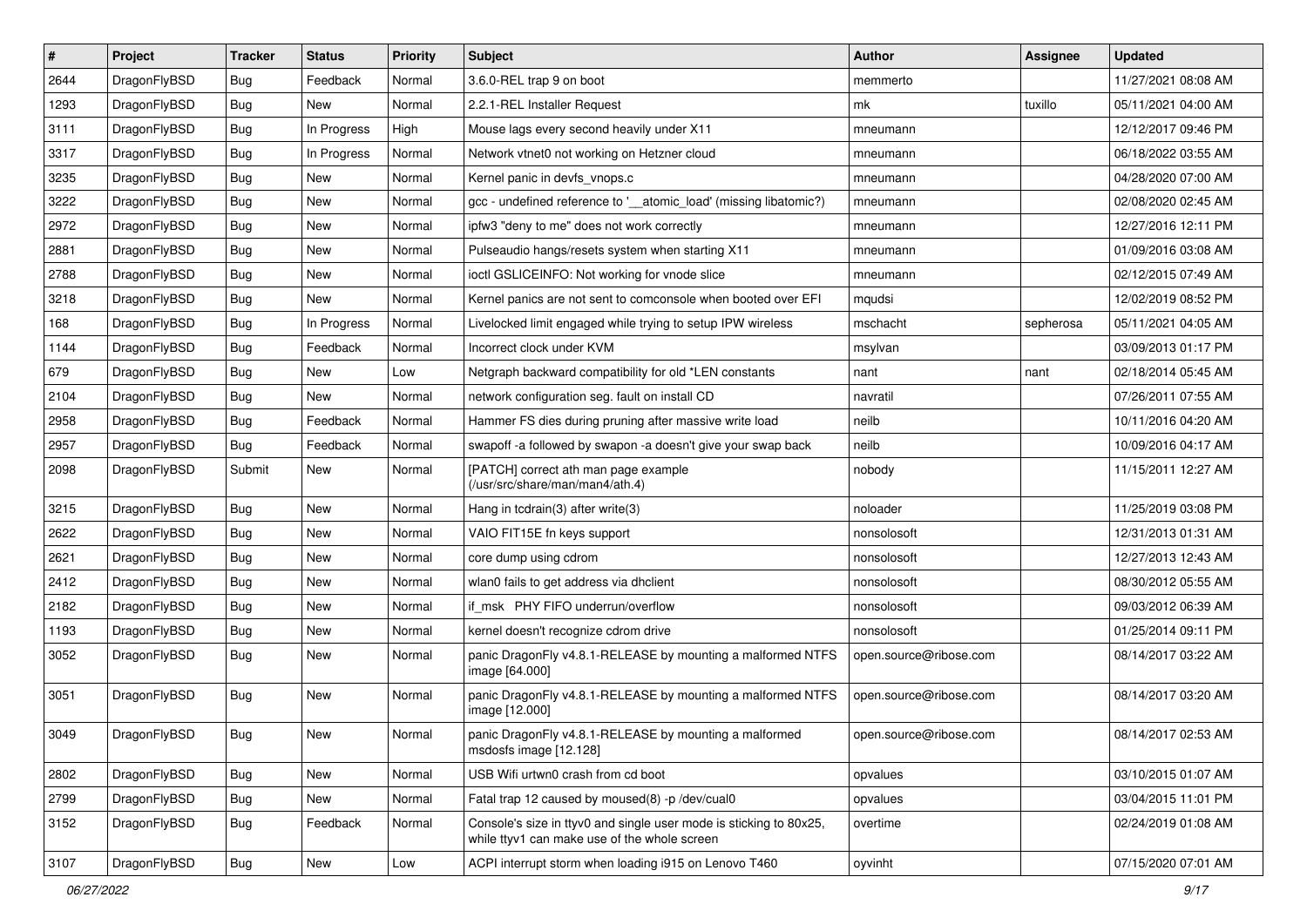| $\pmb{\#}$ | Project      | <b>Tracker</b> | <b>Status</b> | <b>Priority</b> | Subject                                                                                                        | Author   | Assignee | <b>Updated</b>      |
|------------|--------------|----------------|---------------|-----------------|----------------------------------------------------------------------------------------------------------------|----------|----------|---------------------|
| 2874       | DragonFlyBSD | Bug            | New           | Normal          | make world DESTDIR=/emptydir fails                                                                             | pascii   |          | 12/25/2015 07:04 AM |
| 2117       | DragonFlyBSD | Bug            | New           | High            | ACPI and/or bce(4) problem with 2.11.0.673.g0d557 on HP DL380<br>G6                                            | pauska   |          | 08/22/2011 10:15 AM |
| 599        | DragonFlyBSD | Bug            | <b>New</b>    | Urgent          | 1.9.0 reproducable panic                                                                                       | pavalos  |          | 12/22/2010 01:08 AM |
| 2898       | DragonFlyBSD | Bug            | <b>New</b>    | Normal          | <b>HAMMER</b> panic                                                                                            | pavalos  |          | 11/03/2018 07:05 AM |
| 2526       | DragonFlyBSD | <b>Bug</b>     | New           | Normal          | hammer cleanup doesn't run on first day of DST                                                                 | pavalos  |          | 10/18/2016 05:28 PM |
| 2248       | DragonFlyBSD | Bug            | <b>New</b>    | Normal          | sysctl panic                                                                                                   | pavalos  |          | 11/23/2011 06:23 PM |
| 2199       | DragonFlyBSD | Bug            | New           | Normal          | screen segfaults if utmpx isn't present                                                                        | pavalos  |          | 11/15/2011 10:52 PM |
| 2099       | DragonFlyBSD | Bug            | <b>New</b>    | Normal          | page fault panic in vm system                                                                                  | pavalos  |          | 07/10/2011 08:51 AM |
| 2048       | DragonFlyBSD | <b>Bug</b>     | <b>New</b>    | Normal          | panic: ffs_sync: rofs mod                                                                                      | pavalos  |          | 04/12/2011 05:45 AM |
| 2008       | DragonFlyBSD | <b>Bug</b>     | <b>New</b>    | Normal          | lwkt setcpu remote: td->td flags 00800621 console flood                                                        | pavalos  |          | 03/06/2011 09:37 PM |
| 1969       | DragonFlyBSD | Bug            | <b>New</b>    | Normal          | pf-related network problem                                                                                     | pavalos  | lentferj | 02/01/2011 06:57 PM |
| 1949       | DragonFlyBSD | Bug            | <b>New</b>    | Normal          | iwn panic                                                                                                      | pavalos  |          | 01/30/2011 03:21 AM |
| 1946       | DragonFlyBSD | Bug            | New           | Normal          | ieee80211 panic                                                                                                | pavalos  | josepht  | 01/27/2011 06:00 PM |
| 1769       | DragonFlyBSD | Bug            | New           | Normal          | panic: assertion: _tp->tt_msg->tt_cpuid == mycpuid in<br>tcp callout active                                    | pavalos  | sjg      | 05/15/2022 11:07 AM |
| 3226       | DragonFlyBSD | <b>Bug</b>     | <b>New</b>    | Normal          | Xorg freezes in vm: thread stuck in "objtrm1"                                                                  | peeter   |          | 04/08/2020 02:10 AM |
| 2970       | DragonFlyBSD | <b>Bug</b>     | New           | Normal          | kernel 4.7: "Is -I" causes panic on UDF filesystem: "bgetvp -<br>overlapping buffer"                           | peeter   |          | 12/21/2016 02:46 AM |
| 1943       | DragonFlyBSD | <b>Bug</b>     | <b>New</b>    | Normal          | hammer assertion panic                                                                                         | peter    |          | 12/27/2010 12:45 AM |
| 1990       | DragonFlyBSD | Bug            | <b>New</b>    | Normal          | /mnt too large to mount                                                                                        | peur.neu |          | 02/16/2011 11:24 PM |
| 1951       | DragonFlyBSD | Bug            | New           | Normal          | dma_timeouts at phyaddr on a good hdd                                                                          | peur.neu |          | 01/04/2011 07:12 AM |
| 2547       | DragonFlyBSD | Bug            | <b>New</b>    | High            | crashed while doing a dry run of pkg_rolling-replace                                                           | phma     |          | 04/18/2013 10:40 PM |
| 3247       | DragonFlyBSD | Bug            | <b>New</b>    | Normal          | Kernel panic doing nothing much                                                                                | phma     |          | 09/12/2020 11:40 PM |
| 2816       | DragonFlyBSD | <b>Bug</b>     | <b>New</b>    | Normal          | A multitasking process being debugged can get stuck                                                            | phma     |          | 05/19/2015 03:57 AM |
| 2611       | DragonFlyBSD | Bug            | <b>New</b>    | Normal          | Change in IP address results in network not working                                                            | phma     |          | 12/05/2013 07:55 PM |
| 2557       | DragonFlyBSD | Bug            | New           | Normal          | stock 3.4.1 kernel halts during booting if dm and dm_target_crypt<br>are loaded and RAID controller is present | phma     |          | 05/12/2013 10:38 PM |
| 2389       | DragonFlyBSD | Bug            | <b>New</b>    | Normal          | computer crashed while listing processes                                                                       | phma     |          | 06/18/2012 02:49 PM |
| 2387       | DragonFlyBSD | <b>Bug</b>     | New           | Normal          | hammer ignores -t during dedup                                                                                 | phma     |          | 06/17/2012 12:30 PM |
| 2331       | DragonFlyBSD | <b>Bug</b>     | New           | Normal          | reading mouse mode from unopen file descriptor hangs mouse<br>driver                                           | phma     |          | 03/14/2012 09:43 AM |
| 2311       | DragonFlyBSD | Bug            | New           | Normal          | Xorg crash having something to do with drm                                                                     | phma     |          | 02/22/2012 09:59 AM |
| 2306       | DragonFlyBSD | Bug            | New           | Normal          | a crash starts the kernel debugger in text mode, but just reboots in X                                         | phma     |          | 02/11/2012 08:02 PM |
| 1559       | DragonFlyBSD | Bug            | New           | Normal          | kernel trap                                                                                                    | phma     |          | 11/27/2021 08:43 AM |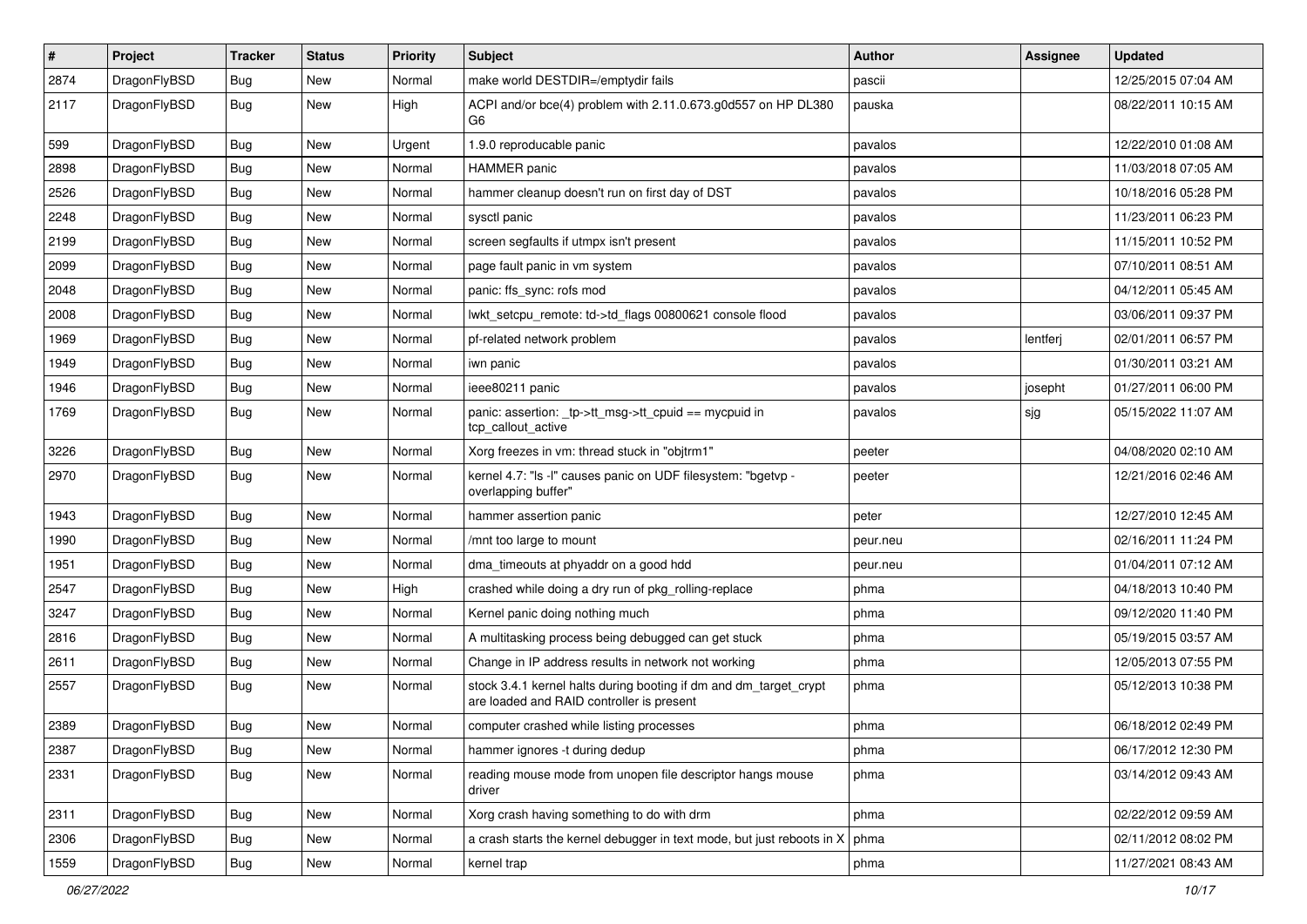| $\pmb{\#}$ | Project      | <b>Tracker</b> | <b>Status</b> | <b>Priority</b> | Subject                                                                                                                                                                                           | Author       | Assignee | <b>Updated</b>      |
|------------|--------------|----------------|---------------|-----------------|---------------------------------------------------------------------------------------------------------------------------------------------------------------------------------------------------|--------------|----------|---------------------|
| 2552       | DragonFlyBSD | Bug            | New           | Low             | hammer recovery should indicate progress                                                                                                                                                          | phma         |          | 05/03/2013 12:13 AM |
| 3302       | DragonFlyBSD | Bug            | New           | Normal          | Will not boot on System76 Lemur Pro (lemp10)                                                                                                                                                      | piecuch      |          | 11/03/2021 10:21 AM |
| 3298       | DragonFlyBSD | Bug            | New           | Normal          | Running "w" and having logged in via XDM through VNC, "w" prints<br>an extra error message                                                                                                        | piecuch      |          | 10/25/2021 09:16 AM |
| 3239       | DragonFlyBSD | Bug            | <b>New</b>    | Normal          | unable to SIGKILL glitched emacs                                                                                                                                                                  | piecuch      |          | 05/26/2020 03:30 AM |
| 3238       | DragonFlyBSD | Bug            | New           | Normal          | race conditions when printing from vkernel console                                                                                                                                                | piecuch      |          | 05/19/2020 02:50 PM |
| 2496       | DragonFlyBSD | <b>Bug</b>     | New           | Normal          | NTFS malloc limit exceeded                                                                                                                                                                        | plasmob      | tuxillo  | 02/19/2013 08:47 AM |
| 3245       | DragonFlyBSD | Bug            | New           | Normal          | panic: free: guard1x fail, i915 load from loader.conf                                                                                                                                             | polachok     |          | 08/21/2020 10:36 AM |
| 1101       | DragonFlyBSD | Bug            | Feedback      | Normal          | ohci related panic                                                                                                                                                                                | polachok     |          | 05/11/2021 04:00 AM |
| 1577       | DragonFlyBSD | Bug            | Feedback      | Normal          | panic: assertion: leaf->base.obj_id == ip->obj_id in<br>hammer_ip_delete_range                                                                                                                    | qhwt+dfly    |          | 05/11/2021 04:01 AM |
| 1387       | DragonFlyBSD | Bug            | Feedback      | Normal          | zero-size malloc and ps: kvm_getprocs: Bad address                                                                                                                                                | qhwt+dfly    |          | 05/11/2021 04:00 AM |
| 1368       | DragonFlyBSD | Bug            | In Progress   | Normal          | suspend signal race?                                                                                                                                                                              | qhwt+dfly    |          | 05/11/2021 03:51 AM |
| 570        | DragonFlyBSD | Bug            | Feedback      | Normal          | 1.8.x: ACPI problems                                                                                                                                                                              | qhwt+dfly    |          | 06/02/2014 03:45 AM |
| 1942       | DragonFlyBSD | Bug            | <b>New</b>    | Normal          | locking against myself in getcacheblk()?                                                                                                                                                          | qhwt.dfly    |          | 05/31/2022 02:15 PM |
| 1917       | DragonFlyBSD | Bug            | New           | Normal          | panic: assertion: (RB_EMPTY(&ip->rec_tree) && (ip->flags &<br>HAMMER_INODE_XDIRTY) == 0)    (!RB_EMPTY(&ip->rec_tree)<br>&& (ip->flags & HAMMER_INODE_XDIRTY) != 0) in<br>hammer_flush_inode_done | qhwt.dfly    |          | 11/24/2010 03:23 AM |
| 1876       | DragonFlyBSD | Bug            | <b>New</b>    | Normal          | devfs in jail + logging out from console(ttyv1+) -> panic                                                                                                                                         | qhwt.dfly    | tuxillo  | 05/31/2022 03:24 PM |
| 2371       | DragonFlyBSD | Bug            | <b>New</b>    | Normal          | Timezone problem with America/Sao_Paulo                                                                                                                                                           | raitech      |          | 05/17/2012 01:42 PM |
| 1560       | DragonFlyBSD | Bug            | Feedback      | Normal          | Unable to modify partition table on ThinkPad T61p during install                                                                                                                                  | rehsack      |          | 01/15/2015 08:57 AM |
| 3313       | DragonFlyBSD | Bug            | New           | Normal          | Can't boot from my live USB at all. The kernel loading process<br>hangs.                                                                                                                          | rempas       |          | 06/03/2022 12:16 AM |
| 2822       | DragonFlyBSD | Bug            | <b>New</b>    | Normal          | USB 3.0 stick throws "reading primary partition table: error<br>accessing offset 000[] for 152" error, while the stick works on any<br>other OS I tested                                          | revuwa       | profmakx | 06/29/2015 05:56 AM |
| 2675       | DragonFlyBSD | <b>Bug</b>     | <b>New</b>    | Low             | Ultimate N WiFi Link 5300 get iwn_intr: fatal firmware error on 5GHz                                                                                                                              | revuwa       |          | 05/11/2021 04:07 AM |
| 1836       | DragonFlyBSD | Bug            | New           | Normal          | Incorrect TCP checksum show up in tcpdump                                                                                                                                                         | robgar1      |          | 05/15/2022 11:22 AM |
| 2430       | DragonFlyBSD | Bug            | New           | Normal          | Alternate Password Hash method                                                                                                                                                                    | robin.carey1 |          | 10/07/2012 06:28 AM |
| 2138       | DragonFlyBSD | <b>Bug</b>     | New           | Normal          | > 100% CPU usage                                                                                                                                                                                  | robin.carey1 |          | 09/26/2011 12:20 PM |
| 600        | DragonFlyBSD | <b>Bug</b>     | New           | Low             | /sys/libkern/karc4random                                                                                                                                                                          | robin_carey5 | profmakx | 01/19/2015 03:07 AM |
| 2626       | DragonFlyBSD | Bug            | New           | Normal          | iwn driver drops with error: "firmware error 'iwn_intr: fatal firmware<br>error"                                                                                                                  | rodyaj       |          | 01/09/2014 05:50 AM |
| 2738       | DragonFlyBSD | Bug            | New           | Normal          | Hammer: Strange behavior when trying to recover old version of<br>moved file                                                                                                                      | roland       |          | 11/20/2014 08:02 AM |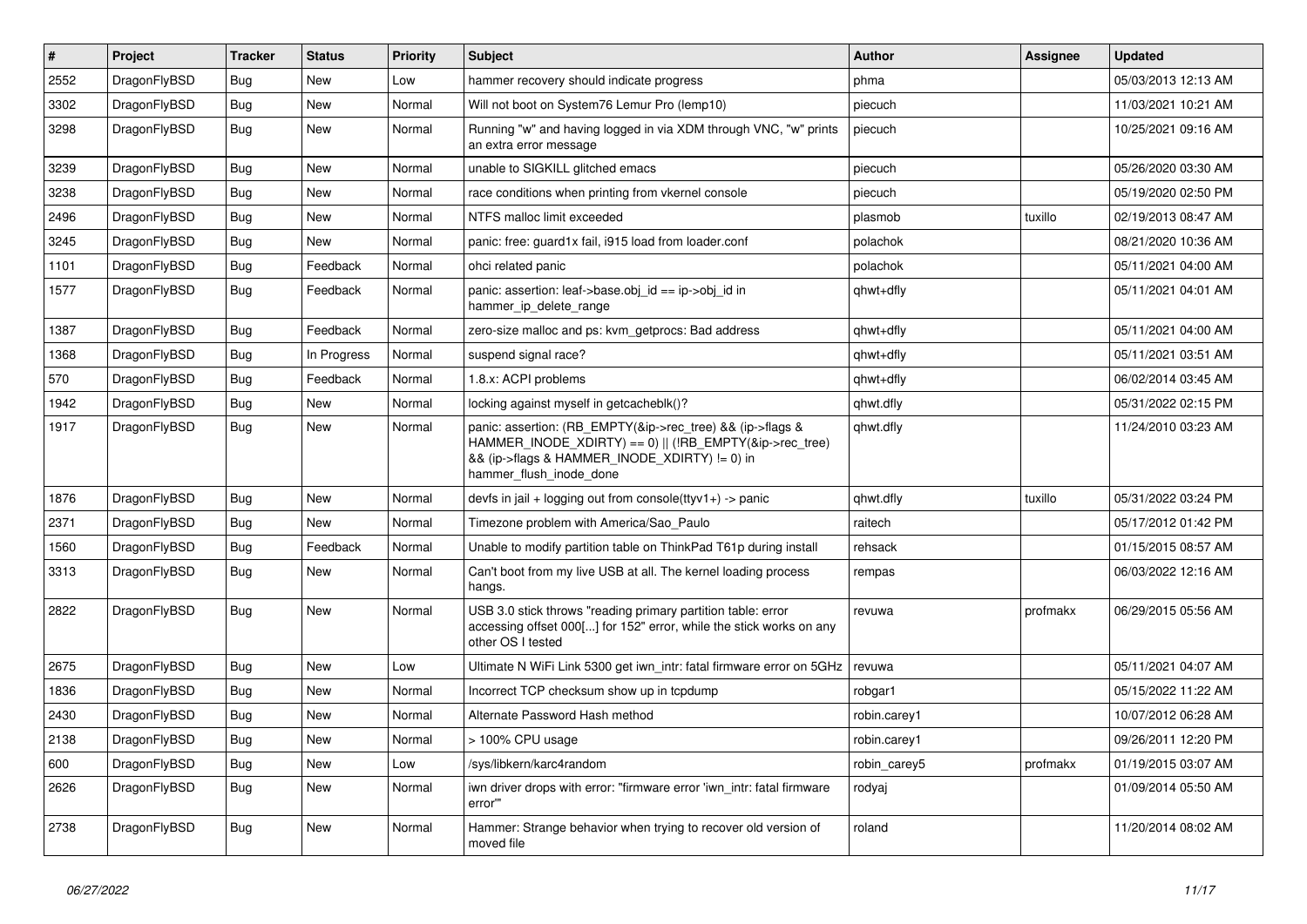| $\sharp$ | Project      | <b>Tracker</b> | <b>Status</b> | <b>Priority</b> | <b>Subject</b>                                                                                  | <b>Author</b> | Assignee | <b>Updated</b>      |
|----------|--------------|----------------|---------------|-----------------|-------------------------------------------------------------------------------------------------|---------------|----------|---------------------|
| 3141     | DragonFlyBSD | <b>Bug</b>     | New           | Normal          | dhclient blocks boot process                                                                    | rowo          |          | 12/16/2018 11:01 AM |
| 2887     | DragonFlyBSD | Bug            | New           | Low             | Missing extattr_namespace_to_string and<br>extattr_string_to_namespace functions                | rubenk        |          | 02/06/2016 05:09 AM |
| 2423     | DragonFlyBSD | Bug            | <b>New</b>    | Urgent          | After multiple panics/locks, hitting KKASSERT in<br>hammer init cursor                          | rumcic        |          | 09/18/2012 02:28 AM |
| 2080     | DragonFlyBSD | Bug            | New           | Normal          | panic: lockmgr thrd_sleep: called from interrupt, ipi, or hard code<br>section                  | rumcic        |          | 05/30/2011 05:06 PM |
| 2072     | DragonFlyBSD | Bug            | New           | Normal          | Fatal trap 12: stopped at lwkt send ipig3                                                       | rumcic        |          | 05/17/2011 04:12 AM |
| 1975     | DragonFlyBSD | <b>Bug</b>     | New           | Normal          | Applications seg fault in select() and poll()                                                   | rumcic        |          | 05/31/2022 02:58 PM |
| 1874     | DragonFlyBSD | <b>Bug</b>     | <b>New</b>    | Normal          | mpd listening on all IPs, accepting only on one                                                 | rumcic        |          | 05/08/2011 01:01 PM |
| 1873     | DragonFlyBSD | <b>Bug</b>     | New           | Normal          | Panic upon usb mouse detach and reattaching                                                     | rumcic        |          | 02/01/2011 09:53 AM |
| 1580     | DragonFlyBSD | <b>Bug</b>     | Feedback      | Normal          | Panic (Fatal trap 12: page fault while in kernel mode) while playing<br>with pf and netif names | rumcic        |          | 12/21/2018 01:21 AM |
| 1489     | DragonFlyBSD | Bug            | Feedback      | Normal          | panic: ufs dirbad: bad dir                                                                      | rumcic        |          | 03/10/2013 04:34 AM |
| 1250     | DragonFlyBSD | Bug            | Feedback      | Normal          | Panic upon plugging an USB flash drive into the machine                                         | rumcic        |          | 03/10/2013 05:17 AM |
| 1249     | DragonFlyBSD | <b>Bug</b>     | Feedback      | Normal          | panic: ffs vfree: freeing free inode                                                            | rumcic        |          | 03/10/2013 05:13 AM |
| 1218     | DragonFlyBSD | <b>Bug</b>     | In Progress   | Normal          | panic: assertion: error == 0 in hammer_start_transaction                                        | rumcic        |          | 05/11/2021 04:00 AM |
| 1192     | DragonFlyBSD | Submit         | <b>New</b>    | Normal          | KKASSERTs in sys/kern/uipc_{msg,socket}.c are too strict                                        | rumcic        |          | 05/11/2021 04:07 AM |
| 998      | DragonFlyBSD | <b>Bug</b>     | In Progress   | Normal          | Unconfiguring a vn while it is mounted                                                          | rumcic        | tuxillo  | 05/11/2021 04:00 AM |
| 2316     | DragonFlyBSD | <b>Bug</b>     | <b>New</b>    | Normal          | Ungraceful invalid password handling for adding a new user in the<br>installer                  | rune          |          | 04/27/2012 11:23 PM |
| 2549     | DragonFlyBSD | Bug            | In Progress   | Normal          | netgraph7: Kernel page fault.                                                                   | russiane39    | nant     | 05/10/2013 11:20 PM |
| 3047     | DragonFlyBSD | Bug            | New           | Normal          | HAMMER critical write error                                                                     | samuel        |          | 06/19/2019 09:50 AM |
| 2123     | DragonFlyBSD | <b>Bug</b>     | New           | Normal          | hammer is losing files                                                                          | schmir        |          | 08/30/2011 07:56 PM |
| 2100     | DragonFlyBSD | <b>Bug</b>     | Feedback      | Normal          | devfs related panic                                                                             | sepherosa     | alexh    | 07/10/2011 02:29 PM |
| 2042     | DragonFlyBSD | <b>Bug</b>     | New           | Normal          | kernel panic, when run boot0cfg                                                                 | sepherosa     |          | 05/31/2022 03:01 PM |
| 1944     | DragonFlyBSD | <b>Bug</b>     | New           | Normal          | panic: backing_object 0xdea7b258 was somehow re-referenced<br>during collapse!                  | sepherosa     |          | 12/27/2010 02:06 AM |
| 3160     | DragonFlyBSD | Submit         | In Progress   | Normal          | State the implementation difference in pkill/pgrep manual                                       | sevan         | tuxillo  | 06/03/2022 05:15 PM |
| 2933     | DragonFlyBSD | Submit         | <b>New</b>    | Normal          | Remove unix domain socket support from cat(1)                                                   | sevan         |          | 08/01/2016 08:10 PM |
| 2924     | DragonFlyBSD | <b>Bug</b>     | New           | Normal          | cat -v fails to tag characters in extended table with M- prefix with<br>some locales            | sevan         |          | 07/11/2016 07:18 AM |
| 2396     | DragonFlyBSD | Bug            | Feedback      | High            | Latest 3.1 development version core dumps while destroying master<br><b>PFS</b>                 | sgeorge       |          | 01/23/2013 04:10 PM |
| 2347     | DragonFlyBSD | <b>Bug</b>     | Feedback      | High            | Hammer PFSes destroy does not give back full space allocated to<br><b>PFS</b>                   | sgeorge       |          | 07/19/2012 01:11 AM |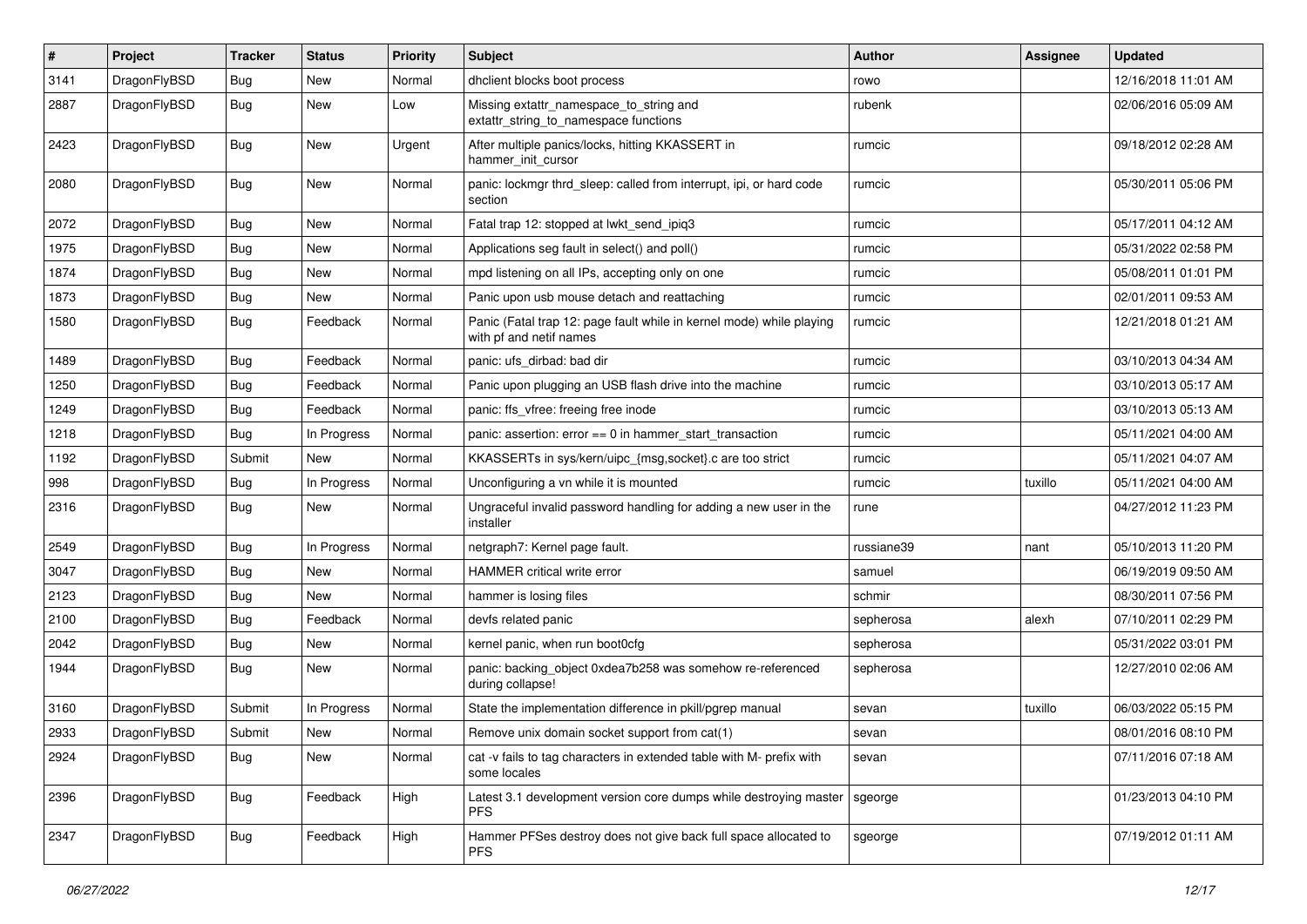| $\pmb{\#}$ | Project      | <b>Tracker</b> | <b>Status</b> | <b>Priority</b> | Subject                                                                             | <b>Author</b> | Assignee | <b>Updated</b>      |
|------------|--------------|----------------|---------------|-----------------|-------------------------------------------------------------------------------------|---------------|----------|---------------------|
| 2124       | DragonFlyBSD | Bug            | <b>New</b>    | Normal          | getty repeating too quickly on port /dev/ttyv0                                      | sgeorge.ml    |          | 09/01/2011 04:28 AM |
| 2891       | DragonFlyBSD | Bug            | <b>New</b>    | Normal          | Kernel panic in IEEE802.11 related code                                             | shamaz        |          | 05/29/2016 05:49 PM |
| 2863       | DragonFlyBSD | Bug            | <b>New</b>    | Normal          | HAMMER synch tid is zero                                                            | shamaz        |          | 12/12/2015 11:24 PM |
| 2820       | DragonFlyBSD | Bug            | <b>New</b>    | Normal          | TP-Link USB Wi-Fi adapter cannot be reattached to the system                        | shamaz        |          | 05/22/2015 09:45 PM |
| 1961       | DragonFlyBSD | Bug            | <b>New</b>    | Normal          | Can't create dump from DDB                                                          | shamaz        |          | 01/29/2011 09:02 PM |
| 1935       | DragonFlyBSD | Bug            | New           | Normal          | mouse does not work after switching between x and console                           | shamaz        |          | 12/13/2010 10:06 AM |
| 1884       | DragonFlyBSD | Bug            | <b>New</b>    | Normal          | System completely freezes while listening music (devbuf: malloc<br>limit exceeded)  | shamaz        |          | 01/24/2011 05:00 PM |
| 2141       | DragonFlyBSD | Bug            | <b>New</b>    | Urgent          | loader and/or documentation broken                                                  | sjg           |          | 01/20/2012 10:51 AM |
| 2061       | DragonFlyBSD | Bug            | New           | Normal          | USB keyboard boot panic                                                             | sjg           |          | 05/04/2012 12:20 AM |
| 1786       | DragonFlyBSD | Bug            | <b>New</b>    | Normal          | Calling NULL function pointer initiates panic loop                                  | sjg           |          | 10/11/2010 05:28 PM |
| 1302       | DragonFlyBSD | Bug            | In Progress   | Normal          | Checkpoint regression?                                                              | sjg           | sjg      | 07/10/2013 05:22 PM |
| 1964       | DragonFlyBSD | Bug            | <b>New</b>    | Normal          | iwn (panic assertion : wlan assert serialized)                                      | sjmm.ptr      | josepht  | 02/01/2011 12:57 PM |
| 2936       | DragonFlyBSD | Bug            | <b>New</b>    | Normal          | loader.efi crashes while loading kernel                                             | spaceille     |          | 08/20/2016 06:17 AM |
| 2587       | DragonFlyBSD | Bug            | <b>New</b>    | Normal          | SATA DVD writer not detected by DragonFly                                           | srussell      |          | 09/04/2020 08:55 AM |
| 2586       | DragonFlyBSD | <b>Bug</b>     | New           | Normal          | pf: "modulate" state seems problematic                                              | srussell      |          | 09/25/2013 07:36 PM |
| 2077       | DragonFlyBSD | Bug            | New           | Normal          | USB devices conflicting                                                             | srussell      |          | 05/17/2011 05:12 PM |
| 3129       | DragonFlyBSD | Bug            | <b>New</b>    | High            | Kernel panic with 5.2.0 on A2SDi-4C-HLN4F                                           | stateless     |          | 04/24/2018 12:50 AM |
| 2055       | DragonFlyBSD | Bug            | New           | Normal          | $ssh + IPV6 + bridge \Rightarrow$ connection freezes                                | steve         |          | 04/24/2011 07:13 PM |
| 2004       | DragonFlyBSD | Bug            | <b>New</b>    | Normal          | LWKT_WAIT_IPIQ panic                                                                | steve         |          | 03/08/2011 05:46 PM |
| 2020       | DragonFlyBSD | Bug            | <b>New</b>    | Low             | Port brcm80211 driver from Linux to DragonFly BSD                                   | studer        |          | 03/05/2011 10:54 PM |
| 2082       | DragonFlyBSD | <b>Bug</b>     | <b>New</b>    | Normal          | dfbsd 2.10.1 amd64 - mc port build error with 'bmake bin-install'                   | sun-doctor    |          | 05/25/2011 07:18 PM |
| 2509       | DragonFlyBSD | Bug            | New           | Normal          | Redefinition of DIRBLKSIZ in restore(8)                                             | swildner      |          | 06/04/2022 04:40 AM |
| 1913       | DragonFlyBSD | <b>Bug</b>     | <b>New</b>    | Normal          | panic: assertion: ip->flush_state != HAMMER_FST_FLUSH in<br>hammer_flush_inode_core | swildner      |          | 11/20/2010 05:27 PM |
| 1907       | DragonFlyBSD | Bug            | New           | Normal          | Hammer crash in hammer_flusher_flush()                                              | swildner      |          | 11/11/2010 05:07 AM |
| 243        | DragonFlyBSD | Bug            | Feedback      | Normal          | weird behavior in the shell                                                         | swildner      |          | 05/31/2022 02:51 PM |
| 3205       | DragonFlyBSD | Bug            | Feedback      | High            | Go compiler net test failing                                                        | t dfbsd       | tuxillo  | 05/10/2021 02:45 AM |
| 2915       | DragonFlyBSD | <b>Bug</b>     | New           | High            | Hammer mirror-copy problem                                                          | t_dfbsd       |          | 08/25/2016 05:28 AM |
| 3217       | DragonFlyBSD | Bug            | New           | Normal          | rescue tools: make install fails if rescue folder doesn't exist                     | t dfbsd       |          | 11/27/2019 08:16 PM |
| 3135       | DragonFlyBSD | Submit         | New           | Normal          | Add EVFILT_RECV and EVFILT_SEND                                                     | tautolog      |          | 05/25/2018 09:59 PM |
| 3036       | DragonFlyBSD | <b>Bug</b>     | New           | Normal          | panic in icmp redirect start() ASSERT IN NETISR(0)                                  | tautolog      |          | 05/11/2017 07:27 PM |
| 2921       | DragonFlyBSD | Submit         | New           | Normal          | Allow moused to accept userland mouse events                                        | tautolog      |          | 05/11/2021 04:08 AM |
| 3113       | DragonFlyBSD | Bug            | In Progress   | Urgent          | Booting vKernel fails due being out of swap space                                   | tcullen       |          | 05/11/2021 04:14 AM |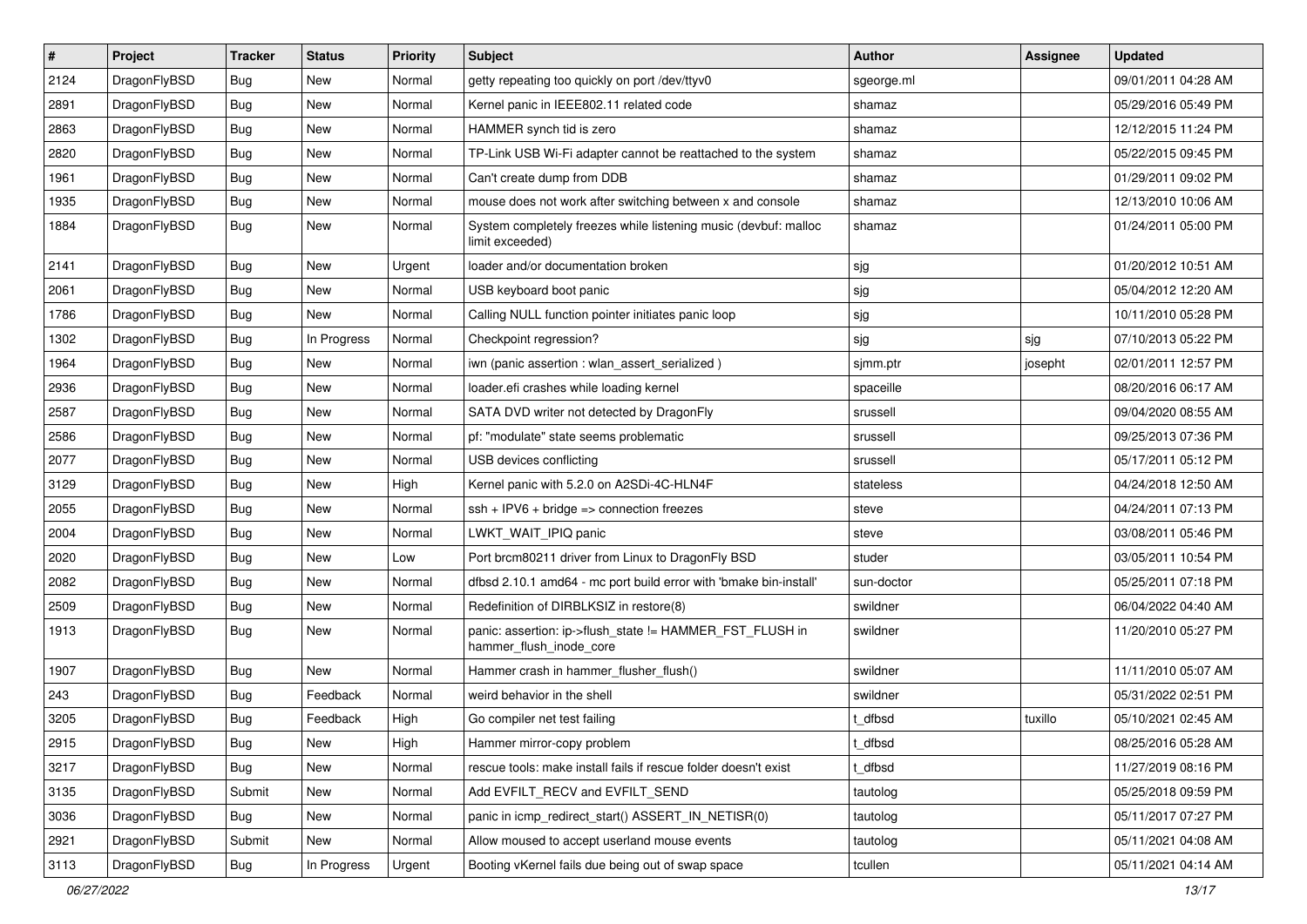| $\sharp$ | Project      | <b>Tracker</b> | <b>Status</b> | <b>Priority</b> | Subject                                                                                                  | Author            | <b>Assignee</b> | <b>Updated</b>      |
|----------|--------------|----------------|---------------|-----------------|----------------------------------------------------------------------------------------------------------|-------------------|-----------------|---------------------|
| 1127     | DragonFlyBSD | <b>Bug</b>     | Feedback      | Low             | cdrom drive not detected                                                                                 | tgr               | corecode        | 01/15/2015 08:55 AM |
| 2296     | DragonFlyBSD | Bug            | In Progress   | High            | panic: assertion "m->wire_count > 0" failed                                                              | thomas.nikolajsen |                 | 08/30/2012 06:09 AM |
| 2609     | DragonFlyBSD | Bug            | New           | Normal          | master: panic: assertion<br>"LWKT_TOKEN_HELD_ANY(vm_object_token(object))" failed in<br>swp_pager_lookup | thomas.nikolajsen |                 | 11/28/2013 11:36 AM |
| 2436     | DragonFlyBSD | Bug            | New           | Normal          | panic: assertion "lp->lwp_qcpu == dd->cpuid" failed in<br>dfly_acquire_curproc                           | thomas.nikolajsen |                 | 01/23/2013 11:07 AM |
| 1984     | DragonFlyBSD | Bug            | New           | Normal          | hammer mount fails after crash - HAMMER: FIFO record bad head<br>signature                               | thomas.nikolajsen |                 | 03/08/2011 06:57 PM |
| 285      | DragonFlyBSD | <b>Bug</b>     | Feedback      | Low             | interrupt latency with re without ip address configured                                                  | thomas.nikolajsen |                 | 02/20/2014 10:30 AM |
| 2459     | DragonFlyBSD | Bug            | Feedback      | Normal          | apic problems with HP Probook 4510s                                                                      | thowe             |                 | 11/27/2021 08:22 AM |
| 3266     | DragonFlyBSD | <b>Bug</b>     | New           | High            | Filesystems broken due to "KKASSERT(count &<br>TOK_COUNTMASK);"                                          | tkusumi           |                 | 03/15/2021 01:21 PM |
| 3316     | DragonFlyBSD | Bug            | <b>New</b>    | Normal          | hammer2 dirent create() allows creating >1 dirents with the same<br>name                                 | tkusumi           |                 | 06/05/2022 12:35 PM |
| 3312     | DragonFlyBSD | Submit         | New           | Normal          | hammer2: redundant chain modify after chain creation                                                     | tkusumi           |                 | 05/15/2022 01:35 PM |
| 3269     | DragonFlyBSD | <b>Bug</b>     | In Progress   | Normal          | Is double-buffer'd buf still required by HAMMER2?                                                        | tkusumi           |                 | 05/12/2021 04:09 PM |
| 3249     | DragonFlyBSD | <b>Bug</b>     | <b>New</b>    | Normal          | HAMMER2 fsync(2) not working properly                                                                    | tkusumi           |                 | 09/21/2020 07:07 AM |
| 3246     | DragonFlyBSD | Bug            | New           | Normal          | HAMMER2 unable to handle ENOSPC properly                                                                 | tkusumi           |                 | 09/04/2020 11:11 AM |
| 3184     | DragonFlyBSD | <b>Bug</b>     | New           | Normal          | tsleep(9) return value when PCATCH specified                                                             | tkusumi           |                 | 04/03/2019 06:49 AM |
| 3142     | DragonFlyBSD | Submit         | <b>New</b>    | Normal          | lib/libdmsg: Unbreak using new API EVP_CIPHER_CTX_new()                                                  | tkusumi           |                 | 07/08/2018 04:18 AM |
| 2857     | DragonFlyBSD | <b>Bug</b>     | New           | Normal          | hammer stalls via bitcoin-qt                                                                             | tkusumi           |                 | 11/30/2015 06:52 AM |
| 2812     | DragonFlyBSD | <b>Bug</b>     | New           | Normal          | Panic on Intel DE3815TYKHE                                                                               | tmorp             |                 | 05/14/2015 03:14 PM |
| 2930     | DragonFlyBSD | <b>Bug</b>     | New           | High            | 'objcache' causes panic during 'nfs readdir'                                                             | tofergus          |                 | 07/26/2016 01:09 PM |
| 2931     | DragonFlyBSD | <b>Bug</b>     | <b>New</b>    | Low             | 'gdb' of 'vkernel' unable to print backtrace                                                             | tofergus          |                 | 07/26/2016 01:51 PM |
| 2473     | DragonFlyBSD | Bug            | New           | Normal          | Kernel crash when trying to up the wpi0 device (Dfly<br>v3.3.0.758.g47388-DEVELOPMENT)                   | tomaz             |                 | 02/24/2014 08:50 AM |
| 1579     | DragonFlyBSD | Bug            | Feedback      | Normal          | dfly 2.4.1 does not like HP DL360G4p and Smart Array 6400 with<br>MSA20                                  | tomaz.borstnar    | tuxillo         | 06/02/2014 02:44 PM |
| 1282     | DragonFlyBSD | <b>Bug</b>     | Feedback      | Normal          | panic (trap 12) when booting SMP kernel on Atom 330 (dual core)                                          | tomaz.borstnar    |                 | 05/11/2021 04:00 AM |
| 3252     | DragonFlyBSD | <b>Bug</b>     | New           | Normal          | tcsetattr/tcgetattr set errno incorrectly on non-TTY                                                     | tonyc             |                 | 10/26/2020 09:34 PM |
| 806      | DragonFlyBSD | Bug            | Feedback      | Normal          | boot error on MacBook                                                                                    | tralamazza        |                 | 06/04/2022 05:28 AM |
| 3231     | DragonFlyBSD | <b>Bug</b>     | New           | Normal          | wifi drops on 5.8                                                                                        | tse               |                 | 04/06/2020 05:08 AM |
| 3225     | DragonFlyBSD | <b>Bug</b>     | New           | Normal          | nfsd freeze when using gemu                                                                              | tse               |                 | 03/17/2020 11:52 AM |
| 3208     | DragonFlyBSD | <b>Bug</b>     | New           | Normal          | Crash related to nfsd                                                                                    | tse               |                 | 06/11/2020 05:52 AM |
| 3199     | DragonFlyBSD | <b>Bug</b>     | New           | Normal          | PFS label not found panic                                                                                | tse               |                 | 08/21/2019 03:51 AM |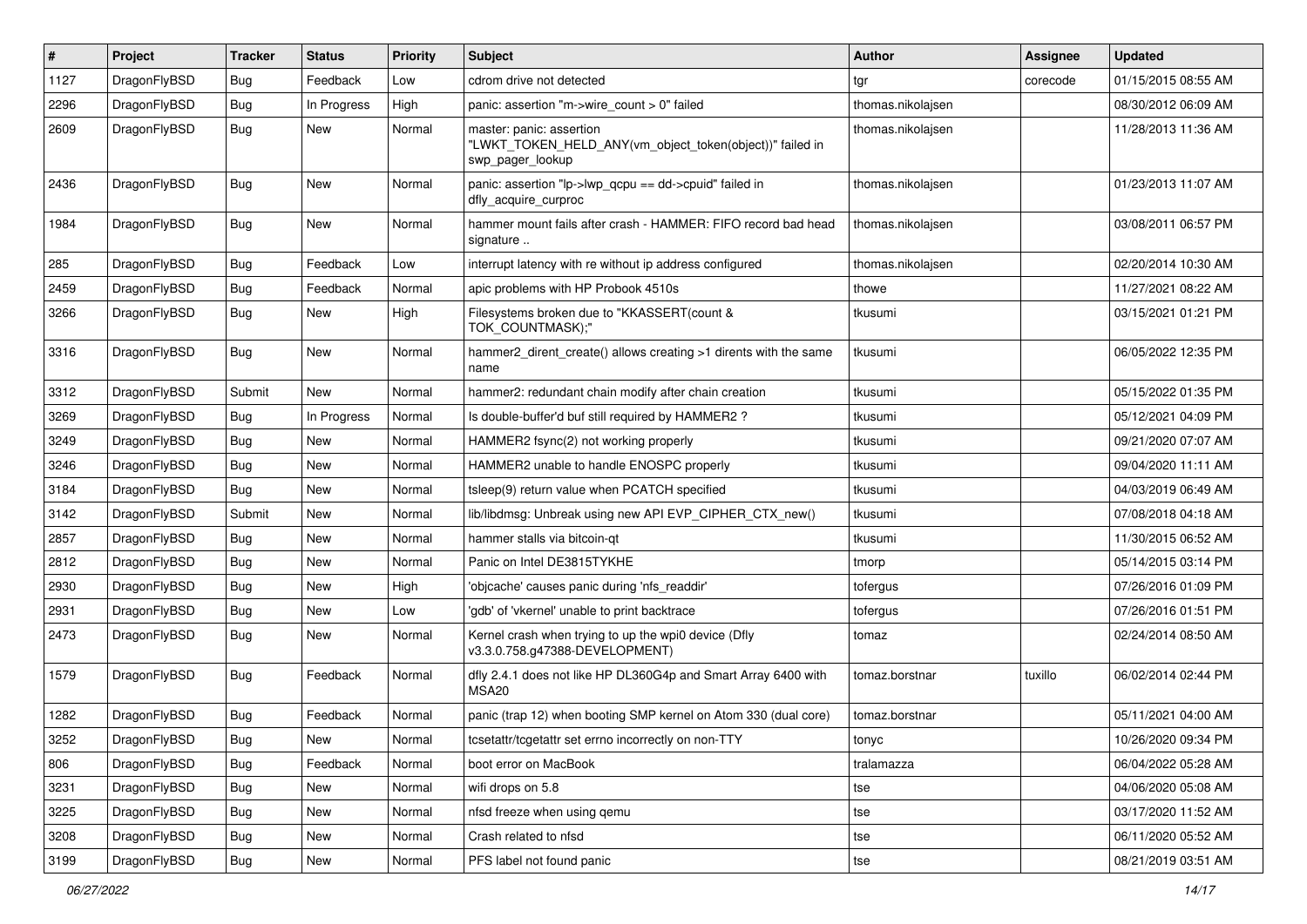| $\sharp$ | Project      | <b>Tracker</b> | <b>Status</b> | <b>Priority</b> | <b>Subject</b>                                                                               | Author  | Assignee | <b>Updated</b>      |
|----------|--------------|----------------|---------------|-----------------|----------------------------------------------------------------------------------------------|---------|----------|---------------------|
| 3197     | DragonFlyBSD | Bug            | New           | Normal          | DragonFly upgrades                                                                           | tse     |          | 04/18/2020 04:18 PM |
| 3170     | DragonFlyBSD | Bug            | <b>New</b>    | Normal          | repeatable nfsd crash                                                                        | tse     |          | 06/11/2020 05:52 AM |
| 2140     | DragonFlyBSD | Bug            | New           | High            | hammer io delallocate panic with 'duplicate entry' message                                   | ttw     |          | 10/07/2011 12:22 PM |
| 2638     | DragonFlyBSD | Bug            | Feedback      | High            | Fix machdep.pmap mmu optimize                                                                | tuxillo |          | 05/11/2021 04:07 AM |
| 2495     | DragonFlyBSD | Bug            | New           | High            | DFBSD v3.3.0.960.g553fe7 - ocnt != 0" failed in<br>prop object release                       | tuxillo |          | 05/31/2022 04:08 PM |
| 3314     | DragonFlyBSD | Bug            | <b>New</b>    | Normal          | Bring virtio console(4) from FreeBSD                                                         | tuxillo | tuxillo  | 05/29/2022 08:24 AM |
| 3295     | DragonFlyBSD | Bug            | In Progress   | Normal          | Adapt devel/libvirt for nvmm                                                                 | tuxillo | tuxillo  | 11/03/2021 04:56 PM |
| 3196     | DragonFlyBSD | Bug            | New           | Normal          | test issue after redmine upgrade (2)                                                         | tuxillo |          | 07/05/2019 04:33 AM |
| 3157     | DragonFlyBSD | Bug            | <b>New</b>    | Normal          | TP-Link UE300 not working in 5.2-RELEASE                                                     | tuxillo |          | 11/15/2018 02:08 PM |
| 2647     | DragonFlyBSD | Bug            | New           | Normal          | HAMMER panic on 3.6.0                                                                        | tuxillo |          | 05/11/2021 03:54 AM |
| 2641     | DragonFlyBSD | Bug            | New           | Normal          | Panic when loading natapci as module                                                         | tuxillo |          | 05/11/2021 03:54 AM |
| 2630     | DragonFlyBSD | Bug            | New           | Normal          | Bring in latest iconv fixes from FreeBSD10 as well as csmapper<br>updates                    | tuxillo |          | 05/11/2021 03:54 AM |
| 2629     | DragonFlyBSD | Bug            | <b>New</b>    | Normal          | Replace gcc44 with llvm34, clang34, and libc++                                               | tuxillo |          | 06/02/2014 02:30 PM |
| 2556     | DragonFlyBSD | Bug            | Feedback      | Normal          | DragonFly v3.5.0.81.gd3479 - Process signal weirdness                                        | tuxillo |          | 12/17/2013 03:48 PM |
| 2498     | DragonFlyBSD | <b>Bug</b>     | <b>New</b>    | Normal          | DFBSD v3.2.2-RELEASE - LIST_FIRST(&bp->b_dep) == NULL"<br>failed in vfs_vmio_release         | tuxillo |          | 05/31/2022 04:09 PM |
| 2358     | DragonFlyBSD | Bug            | In Progress   | Normal          | DFBSD v3.0.2.32.g928ca - panic: hammer: insufficient undo FIFO<br>space!                     | tuxillo | tuxillo  | 05/10/2021 02:50 AM |
| 2351     | DragonFlyBSD | Bug            | In Progress   | Normal          | DFBSD v3.1.0.579.g44ccf - Stuck during startup, random freezes                               | tuxillo |          | 04/24/2012 08:21 AM |
| 2345     | DragonFlyBSD | Bug            | In Progress   | Normal          | DFBSD v3.1.0.457.gd679f - NFS panic on diskless station                                      | tuxillo |          | 04/07/2012 05:22 PM |
| 2283     | DragonFlyBSD | Bug            | New           | Normal          | DFBSD DragonFly v2.13.0.957.g4f459 - pmap_release: page<br>should already be gone 0xc27120bc | tuxillo |          | 01/23/2012 03:03 AM |
| 2282     | DragonFlyBSD | Bug            | In Progress   | Normal          | gdb segfaults with certain corefiles                                                         | tuxillo |          | 01/18/2012 04:40 PM |
| 2224     | DragonFlyBSD | Bug            | New           | Normal          | v2.13.0.291.gaa7ec - Panic on fq while installing world                                      | tuxillo |          | 11/18/2011 01:40 AM |
| 2171     | DragonFlyBSD | Bug            | New           | Normal          | DFBSD v2.13.0.151.gdc8442 - panic: assertion "(*ptep &<br>$(PG_MANAGED PG_V)) == PG_V"$      | tuxillo |          | 11/04/2011 05:06 PM |
| 2166     | DragonFlyBSD | Bug            | New           | Normal          | DFBSD v2.13.0.109.g05b9d - Strange lockups                                                   | tuxillo |          | 10/29/2011 11:20 AM |
| 2129     | DragonFlyBSD | Bug            | <b>New</b>    | Normal          | DFBSD v2.11.0.661.gf9438 i386 - panic: lockmgr thrd sleep                                    | tuxillo |          | 09/05/2011 09:49 AM |
| 2084     | DragonFlyBSD | <b>Bug</b>     | New           | Normal          | DFBSD v2.11.0.242.g4d317 - panic: zone: entry not free                                       | tuxillo |          | 07/03/2012 01:23 AM |
| 2078     | DragonFlyBSD | <b>Bug</b>     | New           | Normal          | DFBSD i386 v2.11.0.201.g3ed2f - Panic during installworld into a<br>vn0 device               | tuxillo |          | 05/19/2011 07:50 PM |
| 1959     | DragonFlyBSD | <b>Bug</b>     | <b>New</b>    | Normal          | DFBSD v2.9.1.422.gc98f2 - Panic during boot - IPv6 and PF                                    | tuxillo |          | 01/13/2011 03:37 AM |
| 1867     | DragonFlyBSD | <b>Bug</b>     | New           | Normal          | it(4) motherboard and fan problems                                                           | tuxillo |          | 07/08/2011 10:48 AM |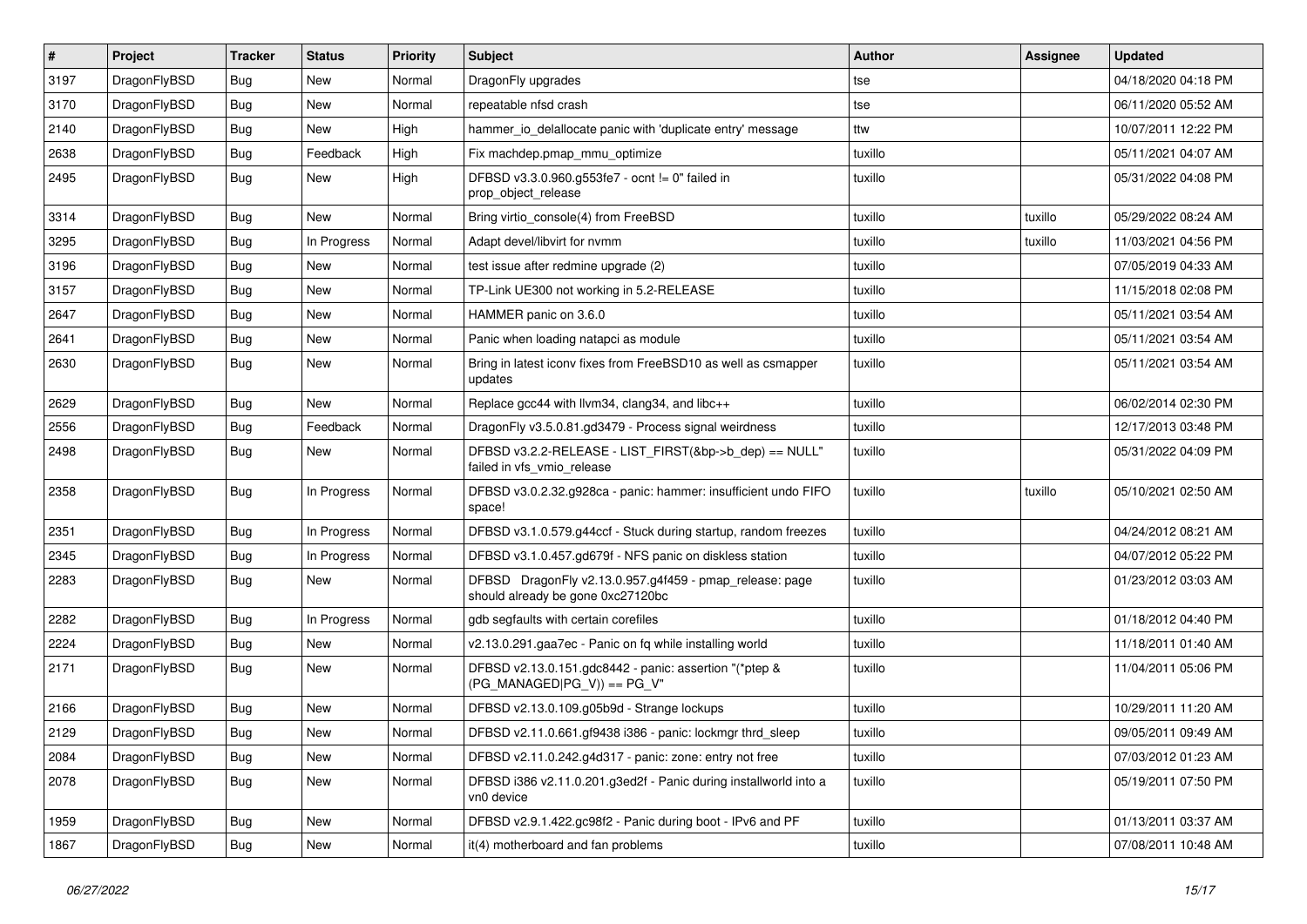| $\pmb{\#}$ | Project      | <b>Tracker</b> | <b>Status</b> | <b>Priority</b> | <b>Subject</b>                                                                                            | <b>Author</b>    | Assignee  | <b>Updated</b>      |
|------------|--------------|----------------|---------------|-----------------|-----------------------------------------------------------------------------------------------------------|------------------|-----------|---------------------|
| 1332       | DragonFlyBSD | Bug            | Feedback      | Normal          | DFBSD 2.2 - Booting usbcdrom/usbsticks on thinkpad hangs on<br>"BTX Halted"                               | tuxillo          |           | 05/11/2021 04:00 AM |
| 2636       | DragonFlyBSD | <b>Bug</b>     | Feedback      | Low             | Add -x flag to iostat (a la solaris)                                                                      | tuxillo          |           | 05/11/2021 04:07 AM |
| 2631       | DragonFlyBSD | Bug            | In Progress   | Low             | Verify library versioning current with full package build and switch it<br>on (after publishing packages) | tuxillo          |           | 05/11/2021 04:06 AM |
| 1819       | DragonFlyBSD | <b>Bug</b>     | In Progress   | Low             | truss - Major revamping task list                                                                         | tuxillo          | tuxillo   | 11/27/2021 08:45 AM |
| 2828       | DragonFlyBSD | Bug            | New           | High            | On AMD APUs and Bulldozer CPUs, the machdep.cpu_idle_hlt<br>sysctl should be 3 by default                 | vadaszi          | vadaszi   | 05/11/2021 04:07 AM |
| 293        | DragonFlyBSD | Bug            | Feedback      | Low             | Various updates to the handbook                                                                           | victor           | victor    | 03/10/2013 04:46 AM |
| 2071       | DragonFlyBSD | Bug            | New           | High            | Panic on assertion: $(int)(flag->seq - seq) > 0$ in hammer flusher flush<br>after inode error             | vsrinivas        |           | 06/12/2011 07:59 AM |
| 2490       | DragonFlyBSD | Bug            | New           | Normal          | nmalloc should color addresses to avoid cache bank conflictsw                                             | vsrinivas        |           | 06/10/2014 05:51 AM |
| 2489       | DragonFlyBSD | <b>Bug</b>     | <b>New</b>    | Normal          | nmalloc doesn't cache VA for allocations > 8KB                                                            | vsrinivas        |           | 06/10/2014 05:51 AM |
| 2360       | DragonFlyBSD | Bug            | In Progress   | Normal          | Wishlist: virtio driver import                                                                            | vsrinivas        |           | 06/04/2022 04:16 AM |
| 2154       | DragonFlyBSD | Bug            | <b>New</b>    | Normal          | vkernel copyout() doesn't return EFAULT on error                                                          | vsrinivas        |           | 10/20/2011 03:53 AM |
| 2136       | DragonFlyBSD | Bug            | New           | Normal          | socketpair() doesn't free file descriptors on copyout failure                                             | vsrinivas        |           | 04/05/2013 09:13 AM |
| 2113       | DragonFlyBSD | Bug            | New           | Normal          | nmalloc threaded program fork leak                                                                        | vsrinivas        | vsrinivas | 08/11/2011 07:25 PM |
| 2085       | DragonFlyBSD | Bug            | New           | Normal          | panic: assertion: (m->flags & PG_MAPPED) == 0 in<br>vm_page_free_toq                                      | vsrinivas        |           | 06/10/2011 07:48 AM |
| 2081       | DragonFlyBSD | Bug            | Feedback      | Normal          | Panic on device "detach" / "failure"                                                                      | vsrinivas        |           | 02/29/2012 07:11 AM |
| 1861       | DragonFlyBSD | <b>Bug</b>     | <b>New</b>    | Normal          | panic via kprintf (lockmgr called in a hard section)                                                      | vsrinivas        |           | 10/11/2010 12:56 AM |
| 1749       | DragonFlyBSD | Bug            | In Progress   | Normal          | HAMMER fsstress panic in hammer_flush_inode_core<br>'ip->flush_state != HAMMER_FST_FLUSH'                 | vsrinivas        |           | 05/11/2021 04:06 AM |
| 1744       | DragonFlyBSD | <b>Bug</b>     | In Progress   | Normal          | HAMMER fsstress panic in hammer_setup_child_callback                                                      | vsrinivas        |           | 05/11/2021 04:05 AM |
| 1661       | DragonFlyBSD | Bug            | In Progress   | Normal          | panic on password entry mount smb filesystem                                                              | vsrinivas        |           | 11/27/2021 08:29 AM |
| 1185       | DragonFlyBSD | Bug            | New           | High            | need a tool to merge changes into /etc                                                                    | wa1ter           |           | 02/18/2014 06:02 AM |
| 3124       | DragonFlyBSD | Bug            | New           | High            | DragonFlyBSD 5.0.2 with Hammer2 with UEFI install doesn't boot                                            | wiesl            |           | 06/18/2019 05:07 AM |
| 2886       | DragonFlyBSD | Bug            | New           | Normal          | dragonfly mail agent: sending a testmail causes high system load                                          | worf             |           | 02/05/2016 05:53 AM |
| 2252       | DragonFlyBSD | Bug            | New           | Low             | snd hda not useable if loaded via /boot/loader.conf                                                       | xbit             | swildner  | 12/14/2011 12:23 AM |
| 2287       | DragonFlyBSD | Bug            | New           | Normal          | HAMMER(ROOT) Illegal UNDO TAIL signature at<br>300000001967c000                                           | v0n3t4n1         |           | 11/07/2018 01:22 AM |
| 2840       | DragonFlyBSD | Bug            | New           | Normal          | wrong voltage is reported                                                                                 | yellowrabbit2010 |           | 09/11/2015 06:09 PM |
| 2797       | DragonFlyBSD | Bug            | In Progress   | Low             | vkernels with & without machdep.pmap_mmu_optimize                                                         | yellowrabbit2010 |           | 11/27/2021 08:06 AM |
| 604        | DragonFlyBSD | Bug            | In Progress   | Normal          | 1.8.1-RELEASE - clock runs fast on mainboard ASUS P5A-B                                                   | yeti             |           | 05/11/2021 03:55 AM |
| 2585       | DragonFlyBSD | <b>Bug</b>     | New           | Normal          | Dfly 3.4.3 on ESXi 5.1, HP Smart Array P410 passthrough<br>recognised, but not functioning                | yggdrasil        | swildner  | 05/09/2022 08:14 AM |